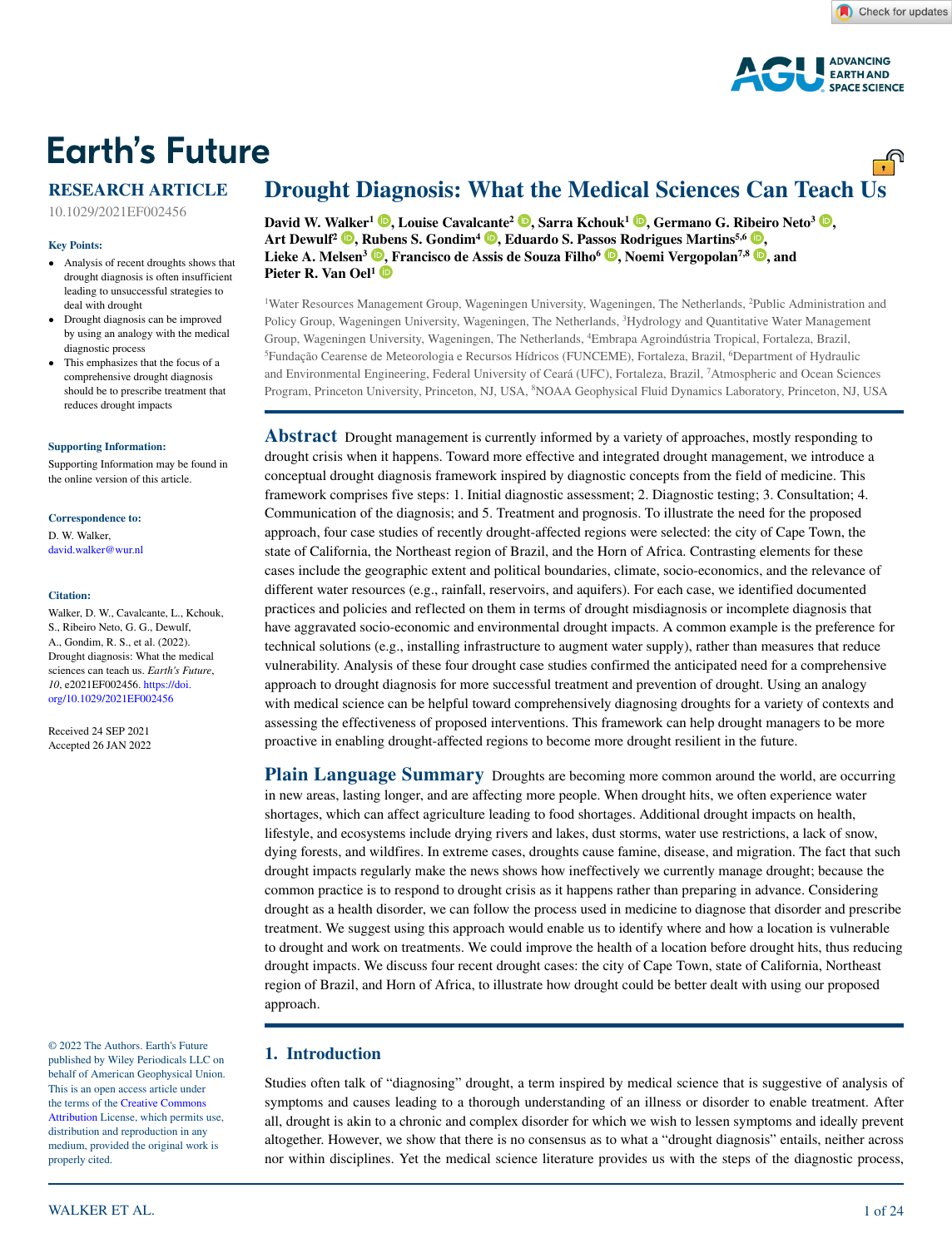exchanging the disorder for the drought and the patient for the region of interest, that would deliver a comprehensive, collaborative, and contextualized assessment to enable us to develop a treatment plan. We propose that this diagnostic approach, inspired by medicine and explained in Section [2,](#page-2-0) could be utilized to improve *treatment* of drought and to generally improve *the health* of a region to prevent drought or render it less impactful.

Drought affects around 100 million people every month (Smirnov et al., [2016\)](#page-22-0) and this number is increasing: The changing climate means droughts are increasing in frequency, severity, and duration, and are occurring in previously unaffected areas (IPCC, [2021](#page-21-0)), for example, due to reduced snowfall (Huning & AghaKouchak, [2020](#page-21-1)), increased temperature (Bloomfield et al., [2019\)](#page-19-0), or changed rainfall regimes (Feng et al., [2013\)](#page-20-0). Studies of future climate predict more abundant meteorological droughts globally (Spinoni et al., [2020](#page-22-1)), while the risk of hydro-logical and agricultural droughts will increase due to increased temperatures (Sheffield & Wood, [2008](#page-22-2)). These climatic drought drivers are compounded by anthropogenic drivers. Water use and demand are increasing due to population and economic growth (Boretti & Rosa, [2019\)](#page-19-1). What's more, population growth rates are highest in semi-arid drought-affected regions, such as the Sahel, the Horn of Africa, and Central Asia (World Bank, [2021a](#page-23-0)). Finally, water resources are declining due to human interventions such as over-abstraction, land use change, contamination, and construction of water infrastructure (Boretti & Rosa, [2019](#page-19-1)).

Identifying natural and human drivers of drought is a major scientific challenge (Van Loon et al., [2016\)](#page-23-1). Nevertheless, dealing with drought requires identifying how humans induce and modify exposure and vulnerability to drought. Rather than aggravate drought, human actions can also alleviate drought and its impacts. Exposure and vulnerability are used in this context according to the Intergovernmental Panel on Climate Change (IPCC) definitions: Exposure is "the presence of people, livelihoods, species or ecosystems, environmental functions, services, and resources, infrastructure, or economic, social, or cultural assets in places and settings that could be adversely affected"; Vulnerability is "the propensity or predisposition to be adversely affected… [encompassing] sensitivity or susceptibility to harm and lack of capacity to cope and adapt" (IPCC, [2014\)](#page-21-2).

Global maps of drought risk by Carrão et al. [\(2016](#page-20-1)) and Meza et al. [\(2020](#page-21-3)) showed that drought risk correlates more strongly with exposure than with drought as a hazard (hazard being the severity and frequency of drought assessed by analyzing historical precipitation, streamflow, and evapotranspiration). Additionally, the countries with the greatest drought risk were those with the highest vulnerability. In other words, it is the human rather than the climatic factors that are putting livelihoods most at risk of drought.

Many recent studies have called for greater focus on human aspects of drought, in recognition that this natural hazard is intertwined with human influences on the water cycle and feedbacks of society on drought (e.g., Haile et al., [2020;](#page-21-4) Van Loon et al., [2016;](#page-23-1) Wanders & Wada, [2015](#page-23-2)). Indeed, a new term, *anthropogenic drought*, was proposed by AghaKouchak et al. ([2021\)](#page-19-2) to encourage consideration that drought is not a product but rather a process with which there are continuous feedback relationships with human activities and environmental impacts beyond the spatiotemporal range of the drought itself. The frequency at which drought impacts make the news around the world indicates that we need to better diagnose this process and these relationships to prevent drought or mitigate its impacts.

There are frequent calls to improve the current ineffectiveness of drought management practices by focusing on the underlying causes of drought rather than the more common reactive practice of crisis management (e.g., FAO, [2019](#page-20-2); Wilhite et al., [2014](#page-23-3); Wilhite & Pulwarty, [2005](#page-23-4)). We will go further and state that there is a need for more comprehensive, collaborative, and contextualized assessment of drought that identifies and evaluates all the causes and exacerbating factors, both natural and anthropogenic, unique to the region of interest. Such holistic assessment is necessarily interdisciplinary because cross-sectoral drought decision-making must consider the natural, engineered, governance, socio-economic, agricultural, industrial, energy and transportation characteristics that make a region susceptible to drought. Guidance literature from the Integrated Drought Management Program (IDMP) and others has for many years urged a shift from crisis management to risk management, from costly, ineffective, poorly coordinated, poorly targeted reactive "solutions" to investment in building resilience by addressing the root causes of vulnerability (e.g., IDMP, [2014](#page-21-5); IDMP et al., [2017](#page-21-6); Wilhite, [2000](#page-23-5)). Yet, when Hagenlocher et al. [\(2019](#page-20-3)) reviewed drought risk assessments, they found that a small minority of studies considered more than a single dimension of vulnerability (e.g., 83% focused on social dimensions alone) with few integrating dimensions (e.g., physical, economic, or governance), and less than 40% considered any types of solutions. Another review of drought risk assessments by Blauhut [\(2020](#page-19-3)) similarly showed that impacts were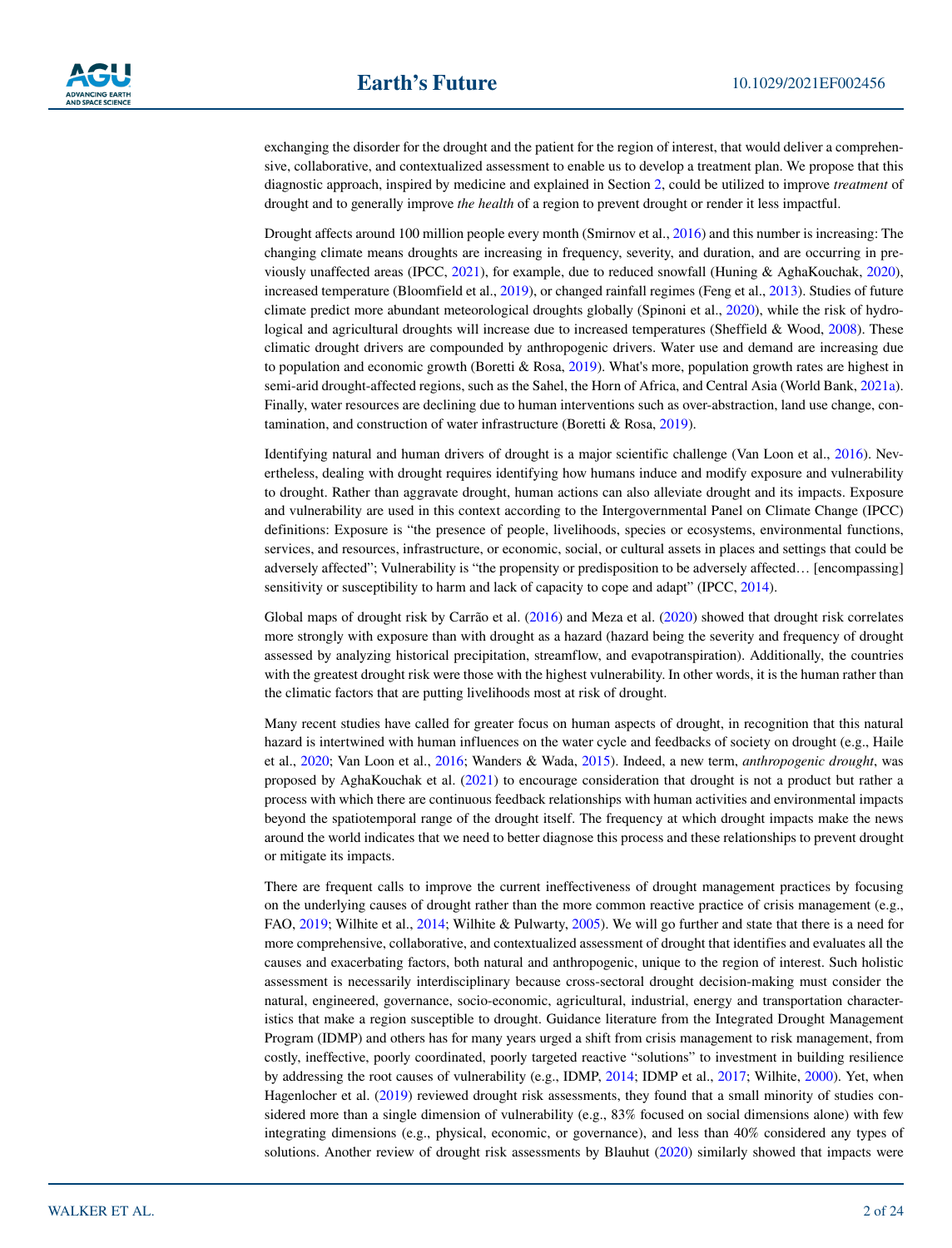analyzed dominantly with a specific thematic focus, for example, 60% considered only agricultural impacts—and 75% of those were analysis of impacts on a specific crop.

There are numerous examples in the literature of water and drought mismanagement that led to inadequate address or even aggravation of drought impacts. We will illustrate how insufficiently applying the diagnosis procedure leads to a misdiagnosis, generally resulting from an overly narrow understanding of the drought threat—such case studies are described in Section [3.](#page-6-0) This can be oversimplified by stating that, for example, engineers may look for engineering solutions to drought such as reservoir construction while agronomists may propose agricultural solutions such as increased irrigation efficiency; both of which solutions may increase water scarcity for downstream users (Grafton et al., [2018;](#page-20-4) van Oel et al., [2018\)](#page-23-6). Furthermore, in preparing a global drought risk map (Meza et al., [2020\)](#page-21-3) found that some countries with calculated low or intermediate drought risk had nevertheless registered multiple drought events on the EM-DAT international disaster database (<https://www.emdat.be/>). This was due to considerable spatial heterogeneity with regard to drought risk within countries, emphasizing the need for localized contextualized drought assessment.

An important research question is not only how human actions induce or propagate drought (Van Loon et al., [2016](#page-23-1)), but how human systems—through engineering, land use, agriculture, governance, and socio-economics—have established a situation where drought is a threat. Moreover, human systems can also be mobilized to better deal with drought. In other words, because humans have created situations where certain groups and sectors are at risk of drought, they can also improve these situations. This study aims to encourage research toward drought risk reduction by presenting a methodology to comprehensively, collaboratively, and contextually diagnose drought to better deal with drought.

# <span id="page-2-0"></span>**2. Drought Diagnosis**

We aimed to develop a diagnostic procedure for the assessment and treatment of drought. To this end, we first reviewed published literature from a range of disciplines to analyze the use of the term "diagnosis," and its derivatives in relation to drought. The aim was to categorize the context in which "drought diagnosis" or "diagnosing drought," and so on, was used. A systematic literature search was conducted, which is described in the Supplementary Information.

The review revealed that consensus does not exist in the 40+ applicable papers that used the term on what it means to diagnose drought, neither across nor within disciplines. What's more, it was extremely rare to come across an explicit definition of what the authors meant by diagnosing drought. To "diagnose drought" can refer to: evaluating a drought's climatological and/or non-climatological causes; analyzing its frequency, duration, and severity; determining its type (e.g., meteorological, hydrological, etc.); assessing its impacts and resilience to those impacts, and; development of drought management strategies. These points are all vital to improve understanding of drought at a particular location and to then use this knowledge to avoid or lessen drought impacts. An all-encompassing definition of drought diagnosis would have to incorporate all these identified definitions to encourage their consideration in the process of diagnosing drought. Therefore, we propose adopting the most widely known and understood definition of diagnosis, that used in the field of medicine, and applying it to drought.

We argue that drought diagnosis more closely aligning with the medical definition shifts the focus from merely improving understanding to finding a cure, or at least reducing symptoms as much as possible following the analogy of drought being a chronic disorder. Furthermore, it emphasizes a diagnosis and treatment that is patient-specific, in other words, contextualized to a drought region and its vulnerabilities, rather than a generic solution.

#### **2.1. Borrowing From Medical Literature: The Diagnostic Process**

A dictionary definition of "diagnosis" is *the identification of diseases by the examination of symptoms and signs and by other investigations* (Collins, [2021\)](#page-20-5). By adopting this definition, we can leverage the wealth of experience and description within medical literature to guide the drought diagnostic process. Particularly for complex health situations, the diagnostic process is a complex, collaborative activity that involves information gathering and clinical reasoning with the goal of determining a patient's health problem and consequently how to treat it. The aim of such a process is an accurate diagnosis made in a timely manner, thus giving the patient the best opportunity for a positive health outcome because decision making will be tailored to a correct understanding of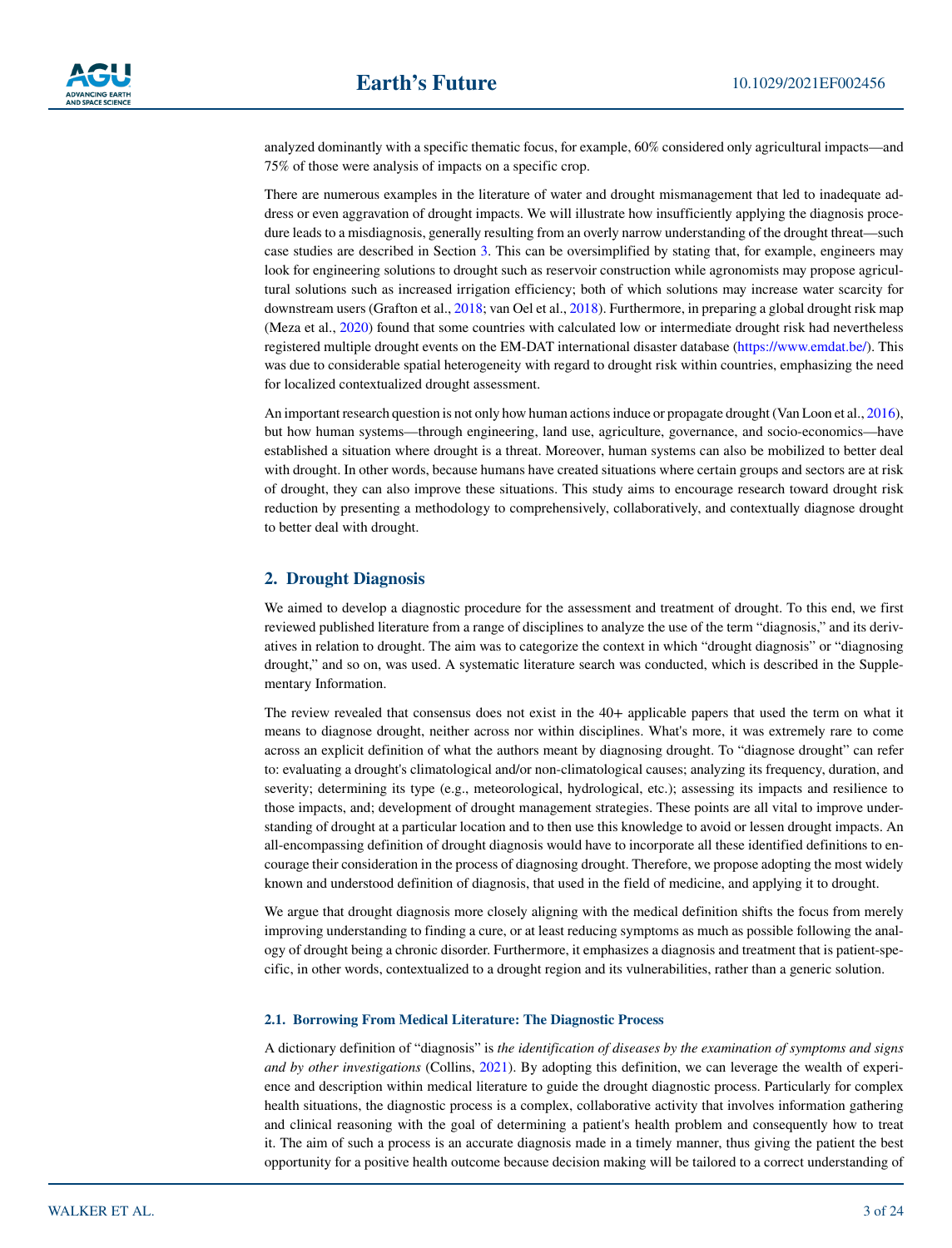the patient's health problem (Balogh et al., [2015](#page-19-4)). Translated to drought, the patient is considered the region of interest—holistically, including the people, social systems, ecosystems, and economic sectors—and symptoms are the drought impacts (who is the doctor is discussed in Section [4](#page-17-0)). Diagnosis is establishing what caused these symptoms and informing ways in which to treat them. Therefore, an accurate and timely drought diagnosis would provide the best opportunity to successfully apply prevention, mitigation, and preparedness measures specific to local drought characteristics and impacts.

The commonly described steps of the diagnostic process are synthesized here:

- 1. Initial diagnostic assessment (*anamnesis*)—Evaluation and history of symptoms, patient history, physical examination
- 2. Diagnostic testing—Further analyses to confirm the diagnosis
- 3. Consultation—Obtaining a second opinion from specialists

Steps 1–3 are a circular continuous process of information gathering, integration, and interpretation, involving iterative hypothesis generation as more information is learned (e.g., Balogh et al., [2015](#page-19-4)).

- 4. Communication of the diagnosis
- 5. Treatment and prognosis

Diagnosis of complex health problems (we similarly consider drought to be a complex problem) starts with an initial diagnostic assessment, or *anamnesis*. Anamnesis, that stems from the Greek words *ana* (bring again) and *mnesis* (memory), means recollecting all the facts related to the patient and the illness. Anamnesis is considered the most important step in medicine, because it is the basis of the doctor-patient relationship and because (technological) solutions can only be put to good use if the human side is sufficiently recognized. This is also particularly relevant in diagnosis of drought, emphasizing the importance of conducting drought diagnosis with the participation of stakeholders. The stakeholders will be able to describe the impacts (symptoms) and share their opinions on the potential causes and drivers. Comprehensive drought diagnosis thus ideally starts with identifying the relevant stakeholders and identifying the symptoms they experience.

Diagnostic testing follows identification during the initial diagnostic assessment of what is not known and needs to be further investigated.

Just as medical professionals regularly require consultations with specialists to gain a second opinion and to confirm a diagnosis, drought researchers and policymakers should consult and collaborate with specialists from a range of disciplines—an independent second opinion decreases the risk of tunnel vision and overlooked impacts (for instance if not all stakeholders are well-represented). Diagnostic error in medicine commonly results from in-sufficient experience and speciality expertise (WHO, [2016](#page-23-7)); the same can be inferred for drought diagnosis, such as when engineers identify only drought causes related to physical infrastructure and consequently propose only hard engineering solutions like the construction of dams (Medeiros & Sivapalan, [2020](#page-21-7)). Additionally, coproduction of a drought diagnosis together with drought-affected stakeholders utilizes local contextualized knowledge and is supported by a common maxim in medicine: "Just listen to your patient, he is telling you the diagnosis" (attributed to William Osler in Gandhi, [2000\)](#page-20-6).

Underlying medical diagnosis is an elaborate pre-existing taxonomy of diseases that a doctor relies on. A taxonomy does not exist for drought, other than perhaps categorizing by drought type (meteorological, agricultural, hydrological, etc.). We are concerned here with how society is impacted by drought; therefore, it is the socio-economic and environmental drought impacts that need to be averted or lessened. The myriad combinations of drivers and impacts mean such a taxonomy may not be possible for drought. As shown in Section [3](#page-6-0), rather than being a weakness, the lack of a drought taxonomy means initially inconceivable causes of drought may not be overlooked in favor of more familiar diagnoses—a misdiagnosis issue well known to medicine (e.g., Kempe et al., [1962](#page-21-8)). Similarly, an extensive knowledge base on treatment effectiveness and possible side-effects are not available for drought. Though again, rather than being a weakness, this means treatments must be contextualized to the specific drought-affected region and researchers must be open to identifying any possible side-effects of treatment. The communication and treatment steps are another example of how drought science can learn from the medical field. Doctors discuss potential treatments with their patients, providing prognoses (how the disorder is likely to proceed) and ask for their preferences, which may be objective or subjective (e.g., local or general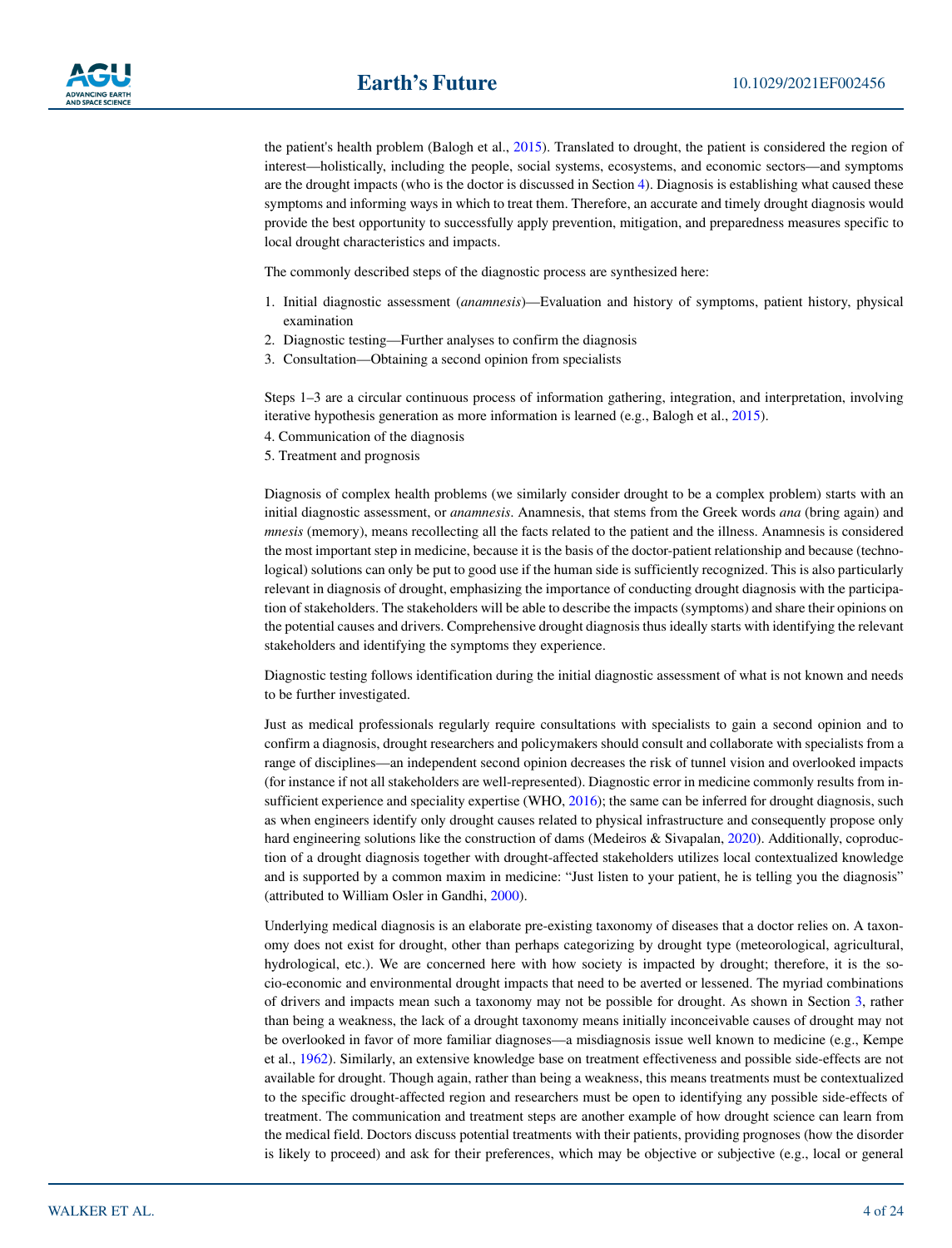



<span id="page-4-0"></span>Figure 1. Conceptualization of the drought diagnostic process. Steps 1–3 are a cycle of information gathering, integration, interpretation, and identification of what further assessment is necessary. The diagnosis is updated as new information is learned, including during and following treatment (represented by the lower feedback arrow). In a variation from the medical analogy, steps 4 and 5, the communication of the diagnosis and the treatment and prognosis, would be specific to the various actors, systems, and scales (on the right). These various actors would also necessarily coproduce the drought diagnosis and treatment plan alongside drought researchers. The spatial scales, systems, and actors shown in the figure are illustrative rather than exhaustive and may include those that are outside the drought-affected area.

anesthesia, tablets or injections, etc.); this increases the likelihood that the treatment plan will be followed. Similarly, coproducing drought risk reduction strategies will best support the actual implementation of the designed plans.

### <span id="page-4-1"></span>**2.2. Applicability to Drought Assessment**

This is a methodological guide for conducting a comprehensive, collaborative, and contextualized drought diagnosis to enable development of treatment (or solutions) for drought. In addition, this enables us to identify where the health of the systems in a region could be improved before a drought to prevent drought or make them less impactful. A conceptualization of the drought diagnostic process is presented in Figure [1](#page-4-0) and subsequently described.

- 1. Initial diagnostic assessment (anamnesis)
	- *Evaluation and history of symptoms = Evaluation and history of impacts*: the drought impacts. Evaluation must consider both direct drought impacts—reduced river flow, soil moisture, and groundwater levels and, more importantly, indirect drought impacts—water scarcity, food insecurity, economic losses, unemployment, ill health, migration, conflict, ecosystem damage (for an extensive list of drought impacts see IDMP [\(2014](#page-21-5))). This evaluation should identify the most vulnerable social, economic, and environmental sectors in consultation with local stakeholders.
	- *Patient history = Drought history*: the history of drought risk in the region. This step analyses past drought events to assess the drought hazard, exposure, and vulnerabilities. It is important to evaluate how these determinants have changed over time, focusing especially on recent developments, for example, increasing water demand, land use changes, or dependency on particular water infrastructure. Drought hazard is assessed by evaluating when droughts occurred, their type, frequency, duration, severity, and geographic extent; drought indices are thus useful (see IDMP, [2016\)](#page-21-9). Exposure and vulnerability are assessed by evaluating the socio-economics, agriculture, industry, policy decisions and policy responses, and governance, especially to identify where they have created heterogeneity in exposure and vulnerability; calculation of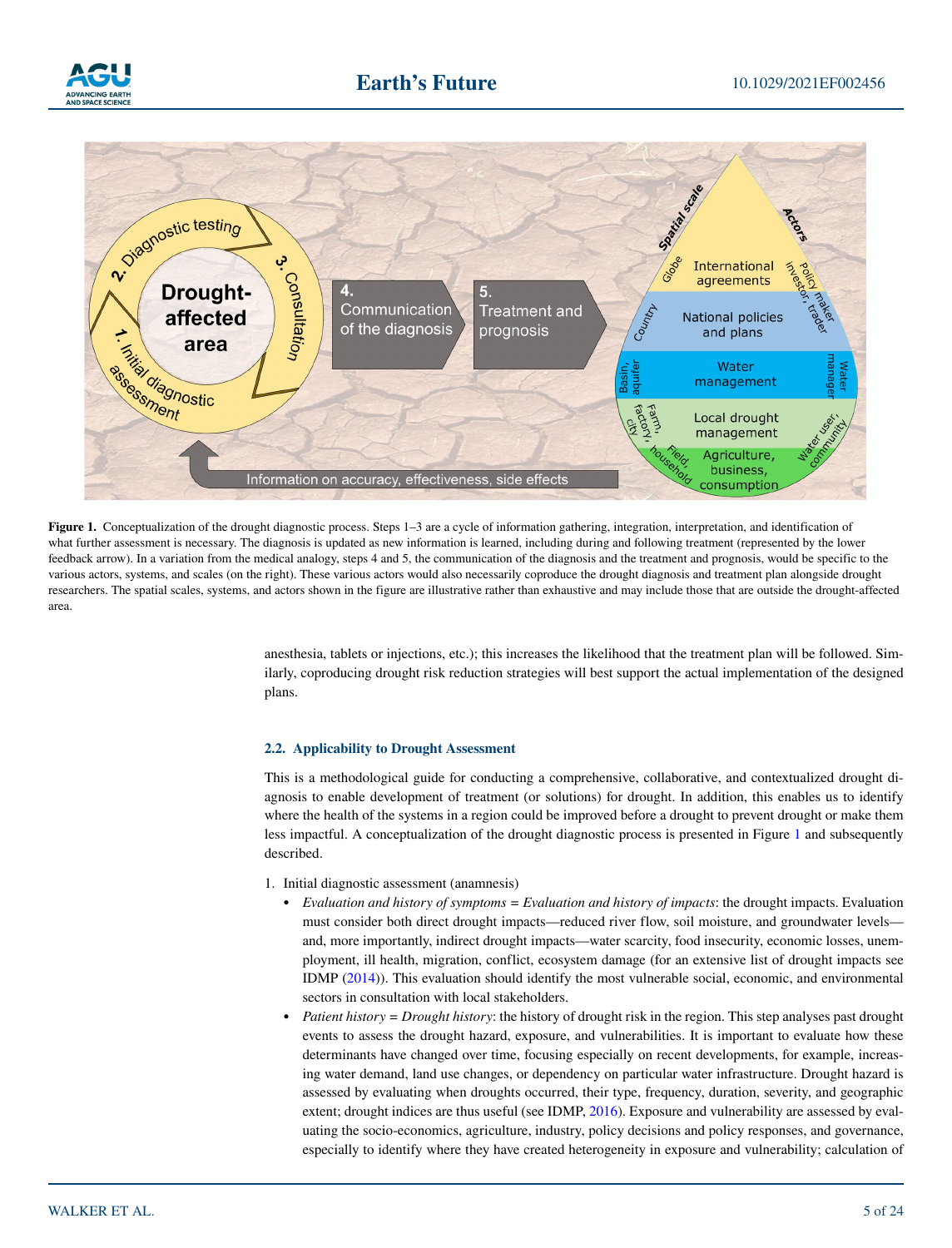water demand and water use by different users is applicable here. For full guidance on drought risk assessments, see World Bank ([2019\)](#page-23-8).

- *Physical examination = Physical characterization*: physical characteristics that increase the likelihood of impactful droughts. The physical characteristics are largely unchangeable within a drought management plan and any drought treatment must work with these characteristics. Key elements are the projected regional and global climate (i.e., the likelihood of meteorological drought). Just as important are the natural and human-modified hydrology (e.g., the total water storage capacity in natural lakes and rivers, constructed reservoirs, and aquifers, relative to annual renewable water availability to assess the susceptibility to hydrological drought). Further important elements include soil type (the susceptibility to agricultural drought), ecosystems (vulnerability to environmental drought), and the risk of other compounding natural hazards.
- 2. *Diagnostic testing*: further data collection and analysis to confirm the diagnosis and inform which causes of drought impacts can be treated. Diagnostic testing would involve analyzing potential drought drivers and aggravating factors identified in the initial diagnostic assessment that have not been previously investigated. It could thus be similar to "detection and attribution," applied in climatology to detect and attribute extreme events, to determine which treatable drivers and aggravating factors generate significant drought impacts. Diagnostic testing could involve, for example, collection of narratives to assess perceived climate change impacts or increased vulnerabilities and exposure; household surveys or citizen science monitoring of domestic water use or drought impacts; remote sensing analysis of informal water infrastructure; political ecology study of governance structures and power relationships; gray literature analysis of drought management policy and field research of the effectiveness of its implementation; participatory research or serious games to evaluate farmers' decision-making on crop and seed selection, planting timing and drought coping strategies; and assessment of virtual water transfer utilizing import/export data.
- 3. *Consultation*: recognition that alternative expertise needs to be brought into a diagnosis. This could be cross-disciplinary advice if the diagnostic testing reveals that drought impacts are, for example, less related to water management but more due to agricultural choices or governance structures. This step also emphasizes the importance of local expertise and stakeholder participation in the diagnostic process. Crucially, coproduction of the diagnosis with the range of actors shown in Figure [1](#page-4-0) would facilitate the development of drought prevention, mitigation, and preparedness strategies that are not beyond financial, political, physical, or cultural bounds.

Figure [1](#page-4-0) shows that steps 1–3 are part of a cycle of information gathering, integration, interpretation, and identification of what further assessment is necessary. The diagnosis is updated as new information is learned. It is important to identify if sufficient information has been gathered to be confident in the diagnosis and subsequent prescribed treatment.

- *4*. *Communication of the diagnosis*: ensuring that the drought diagnosis reaches and is utilized by relevant stakeholders. Whereas the consultation step refers to information gathering, this communication step refers to information dissemination. As illustrated in Figure [1](#page-4-0), it is crucial for the communication of the diagnosis to be contextualized, understandable and useful for different groups of stakeholders. Coproduction of the diagnosis with representatives of all the relevant stakeholder groups would facilitate this step of the diagnostic process.
- *5*. *Treatment and prognosis*: a comprehensive collaborative diagnosis, which includes adaptation and mitigation strategies and policy advice, will enable the development of a contextualized drought preparedness plan specific to a range of different scales and stakeholders. In addition, the plan should aim toward a more proactive approach to improve the general health of the relevant systems making impactful drought less likely, that is, aiming to reduce exposure and vulnerability. Note that, as shown in Figure [1](#page-4-0), insights gained from applying the treatment, such as ineffective measures or unanticipated side effects, should be fed back to improve the accuracy of the diagnosis and to potentially adjust the treatment. Drought diagnosis can also provide a drought prognosis: 1. How a drought is likely to develop and what its impacts will be; 2. How the drought may respond to "treatment" (i.e., will certain impacts be lessened, will there be any side-effects?); and 3. How the region could be made less susceptible to drought (i.e., prevention rather than cure). Hence, the prognosis could provide early warning by identifying a condition before its symptoms become apparent. Note that this step requires ethical considerations: some symptoms might be treated at the expense of others. Indeed, it must be appreciated that avoiding drought impacts altogether is likely impossible, thus, many "treatments" or "solutions" are actually risk reduction strategies.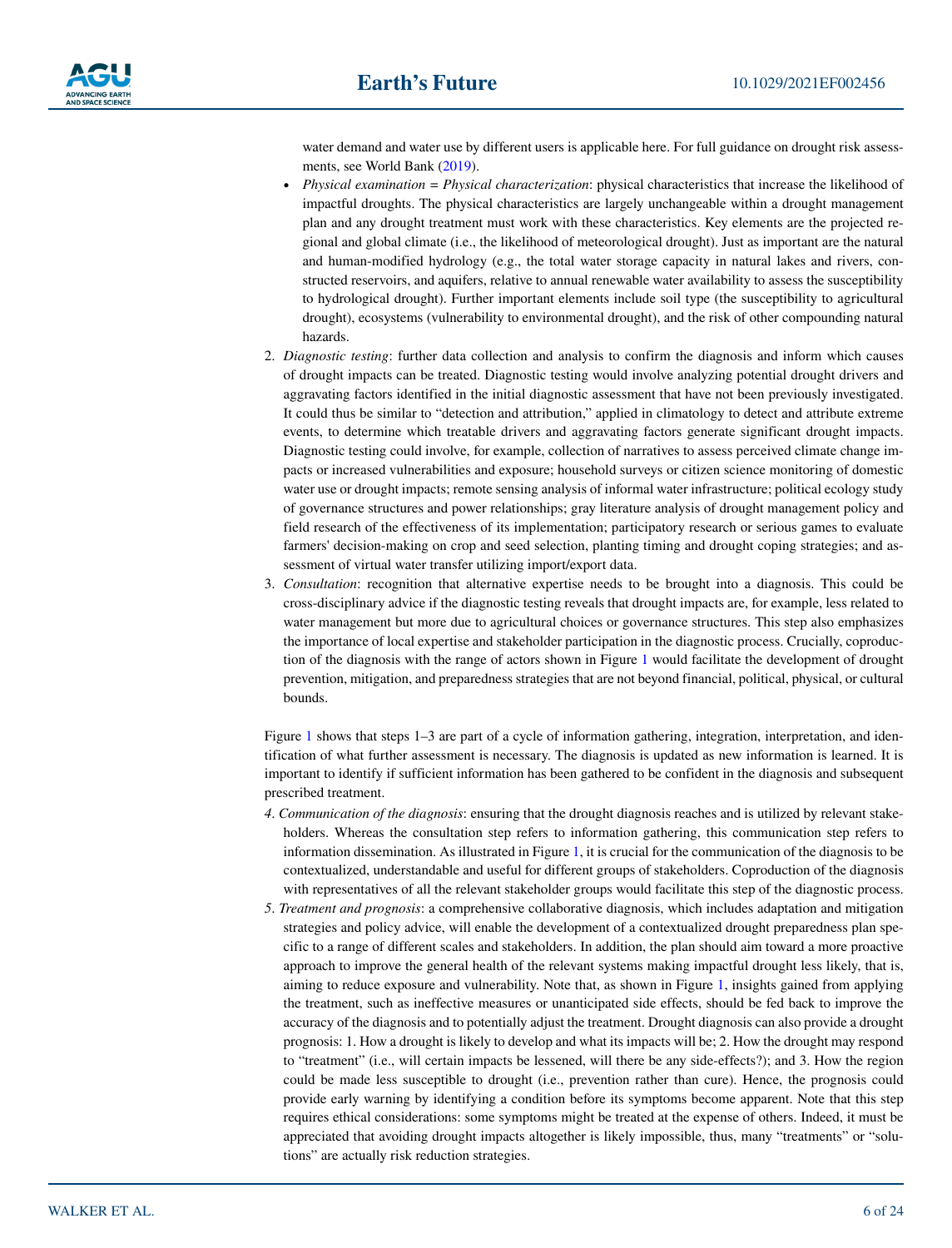#### **2.3. Issues of Incomplete or Misdiagnosis**

Medical misdiagnosis cases often involve failures in the stages of the initial diagnostic assessment (Balogh et al., [2015\)](#page-19-4). Analogous examples exist within the drought literature of misdiagnosis or incomplete diagnosis that led to incorrect treatment that worsened rather than alleviated drought impacts. There are abundant drought studies assessing aspects of the *drought history* and *physical examination*, such as those that compute drought indices or calculate total water storage available in constructed reservoirs. Less common, or selectively conducted, is an *evaluation and history of impacts* (King-Okumu et al., [2020](#page-21-10); Wilhite et al., [2007](#page-23-9)). This discrepancy may be for reasons of data availability, ease of analysis, disciplinary background of those conducting the drought assessment, or because there is a vested interest in leading the analysis toward a drought treatment that favors a particular group (Kallis, [2008;](#page-21-11) Kchouk et al., [2021\)](#page-21-12). For example, drought impacts such as regional economic losses from decreased crop production are typically more straightforward to evaluate using openly available formal (governmental) data that predominantly arise from larger commercial farms. This type of drought diagnosis could lead to solutions of increasing water availability for large farms, which may satisfy only high-level stakeholders. Drought impacts on smallholder farms such as reduced livelihood, food insecurity, and migration may be given less consideration because the necessary data are rarely available requiring substantial interdisciplinary investigation (i.e., *diagnostic testing*). Solutions are therefore less likely to provide relief to smallholder farmers or might even aggravate the impacts on smallholder farmers who were (intentionally or unintentionally) disregarded in the *initial diagnostic assessment*. Comprehensive, collaborative, and contextualized drought diagnosis following Figure [1](#page-4-0) may result in drought treatments far from the water perspective involving, for example, road construction, crop insurance, support of agricultural extension agents, cash transfers, or conflict resolution (e.g., Brooks et al., [2005](#page-20-7); Detges, [2016;](#page-20-8) Poděbradská et al., [2020\)](#page-22-3). Thus, drought researchers and stakeholders should remain open to all solutions.

#### <span id="page-6-0"></span>**3. Drought Case Studies**

The following case studies were selected to illustrate drought misdiagnosis, or incomplete drought diagnosis, resulting from narrow drought assessment that has resulted in insufficient and inappropriate treatment. We present the research available in the literature showing how current and historic drought assessment at the case study locations compares with our drought diagnostic process.

The selected case studies have deliberately contrasting scales, socio-economics, drought drivers, and impacts, and are at different stages of implementing integrated drought management. The case studies demonstrate, however, that there are common causes of drought misdiagnosis, which result from insufficient consideration of one or more of the steps of the diagnostic process presented in Section [2.2.](#page-4-1)

The case studies' locations are shown in Figure [2.](#page-7-0) Table [1](#page-8-0) provides background information for comparison.

#### **3.1. Cape Town, South Africa**

#### **3.1.1. Situation**

Cape Town lies at the southwestern tip of Western Cape, South Africa (Figure [2](#page-7-0)). The province has a Mediterranean climate along the coast though with hotter summers and colder winters inland; average annual precipitation ranges from around 300 to 900 mm (Botai et al., [2017\)](#page-19-5). The Western Cape Water Supply System is almost entirely reliant on rainfall, consisting of six large reservoirs with a combined capacity of around 900 Mm<sup>3</sup>; agriculture consumes 29% of this supply and 71% supplies the Greater Cape Town urban area where household consumption is responsible for a 70% share (DWS, [2018](#page-20-9)).

The infamous "Cape Town Water Crisis" occurred in 2017–2018 when reservoir levels became so low (<20% capacity) that "Day Zero" was approached, when municipal water supply would halt and Cape Town would become the world's first major city to run out of water (Sousa et al., [2018\)](#page-22-4). The Greater Cape Town area experienced 3 years, 2015–2017, of below average rainfall, a meteorological drought event with a return period estimated at several hundred years (Wolski, [2018\)](#page-23-10). Previous multi-annual droughts occurred fairly recently from 2008–2011 to 1997–2000 (Botai et al., [2017](#page-19-5)) and water usage restrictions were introduced in 2000–2001 and 2004–2005 (Matthews, [2005](#page-21-13)). However, the measures progressively introduced from 2016 to 2018 were the most stringent with city-wide water pressure reductions, increased water tariffs, water rationing with large fines for exceedance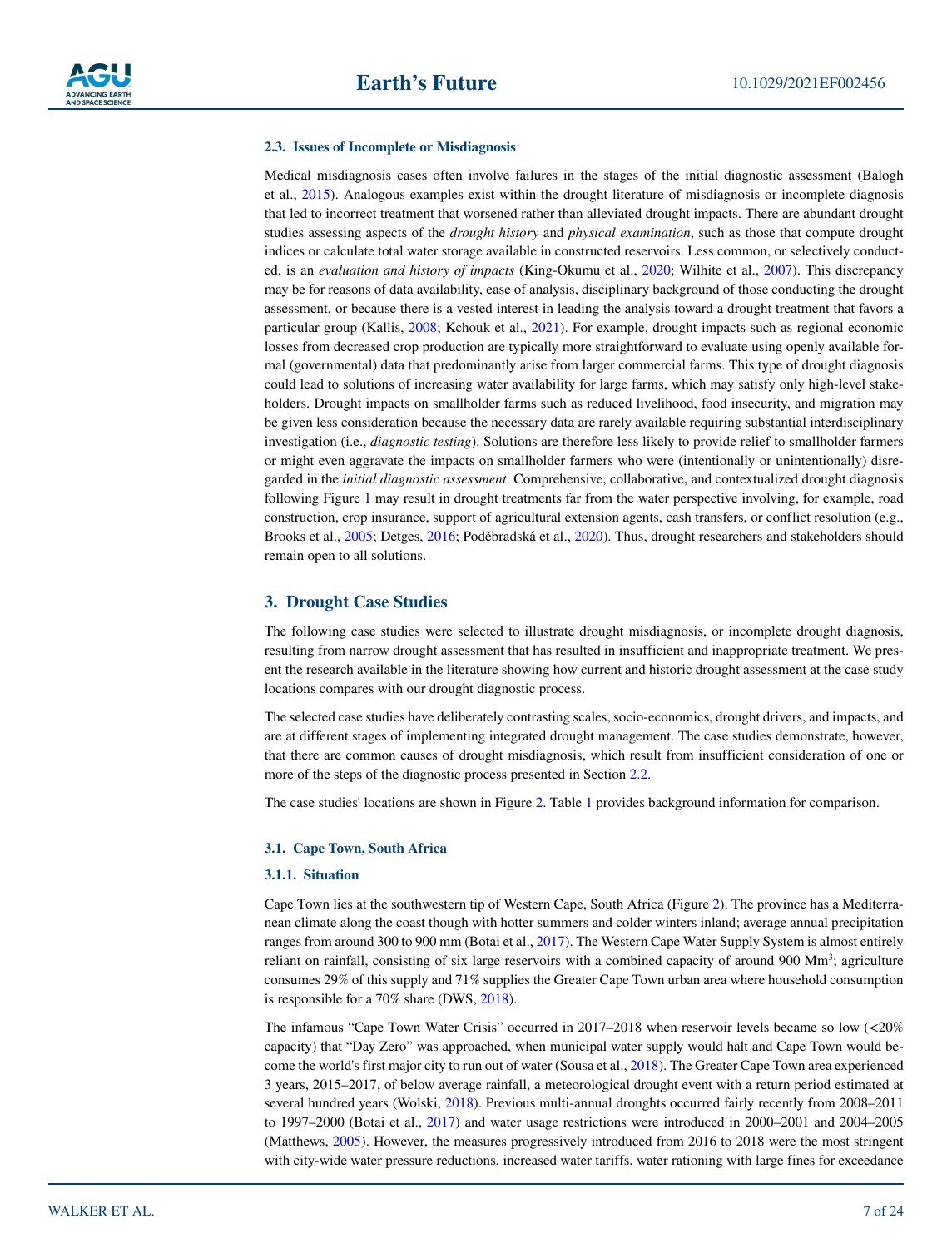



<span id="page-7-0"></span>**Figure 2.** Location maps of the four selected drought case studies (Table [1](#page-8-0)).

along with online "naming and shaming," and establishment of the world's first "water police"—a squad of 60 officers acting largely on neighbor tip-offs to investigate water misuse (McCarthy, [2018;](#page-21-14) Parks et al., [2019\)](#page-22-5).

Since the 1980s, water management had been guided by models of excellent repute that linked real-time and predicted stream flows, water storage, river basins, transmission channels, and demand projections, which could crucially be used to assess risks of supply failures to different categories of users and evaluate the effectiveness of responses such as restrictions (Muller, [2018](#page-21-15)). The models had guided policymakers suggesting where and when new reservoirs would be required to meet rising demand from the increasing population (a doubling from 2 to 4 million from 1987 to 2014); indeed in 2009, the models indicated water supplies would fall short by 2015 (Muller, [2018](#page-21-15); World Population Review, [2021](#page-23-11)). The traditional diagnosis considered that impacts of drought could be mitigated by simply constantly expanding the reservoir network as demand grew. However, by the 2000s, policymakers were swayed by environmentalist pressures to reduce dam construction and the high necessary capital investment was diverted elsewhere, the cost of further infrastructure considered to outweigh the drought risk (Muller, [2018\)](#page-21-15). When the 2015–2018 drought hit, drought management quickly became crisis management prioritizing reducing water consumption and rationing the remaining water supply from the reservoirs (Parks et al., [2019\)](#page-22-5).

#### **3.1.2. Misdiagnosis**

There is a significant body of literature examining the Cape Town Water Crisis, which details what was missed by policymakers and decision-makers in the lead up to the drought. The causes, symptoms, and oversights can be mapped onto the diagnostic process of Section [2.2](#page-4-1). Muller ([2020\)](#page-21-16) argues that there was overreliance on demand management to balance supply and demand in the rapidly growing city. This argument suggests an insufficient *physical examination*, an underappreciation of the physical characteristics of the area, namely the capacity of the water storage infrastructure. Muller [\(2020](#page-21-16)) further noted that demand calculations had failed to appreciate that even though agriculture typically consumed less water than its quota permitted, during periods of drought the agricultural consumption from the municipal supply would increase, demonstrating a lack of thorough assessment of *drought history*. Indeed, during the drought there was criticism of agricultural water consumption at the expense of urban supply (Robins, [2019](#page-22-6)). However, a thorough *evaluation and history of impacts* would have shown that agriculture was already severely affected and reduced agricultural production had impacted the national economy, local food prices and consequent nutritional intake, and employment of up to 50,000 seasonal workers; the latter points having a disproportionate impact on the poor (GroundUp, [2021\)](#page-20-10).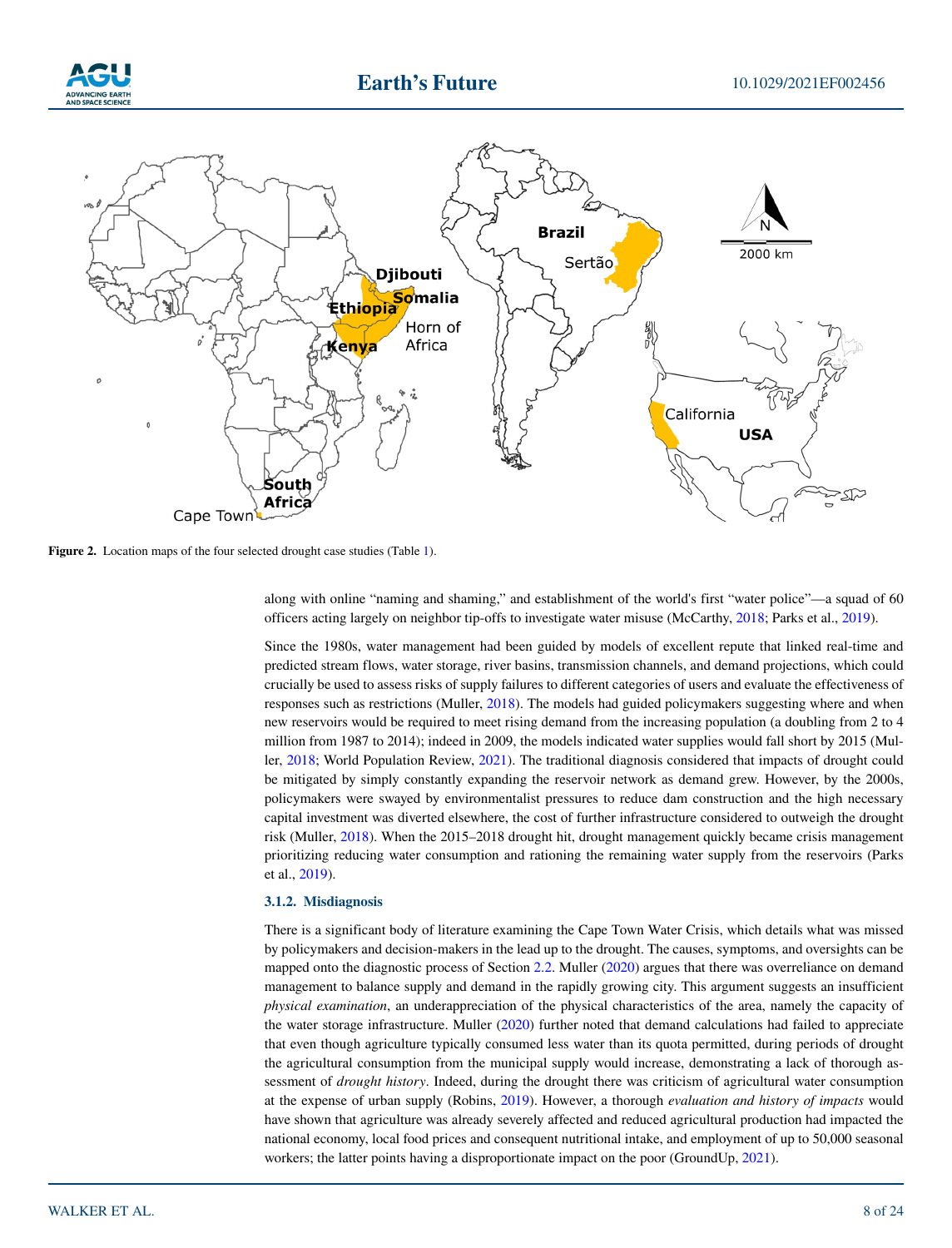

<span id="page-8-0"></span>**Table 1** 

*Details of the Four Drought Case Studies (Figure [2\)](#page-7-0)*

| $D$ cians of the Four Drought Case Sinales (Figure 2) |               |                              |                   |                            |                                                    |                                                                                                                                                                                                     |  |
|-------------------------------------------------------|---------------|------------------------------|-------------------|----------------------------|----------------------------------------------------|-----------------------------------------------------------------------------------------------------------------------------------------------------------------------------------------------------|--|
| Location                                              | Scale         | Köppen climate <sup>a</sup>  | Population        | Gini<br>index <sup>b</sup> | Number<br>of<br>scientific<br>studies <sup>c</sup> | Main drought impacts                                                                                                                                                                                |  |
|                                                       |               |                              |                   |                            |                                                    |                                                                                                                                                                                                     |  |
| Cape Town, South Africa                               | City          | Csa                          | 4 million         | 0.62                       | 144                                                | Water scarcity,<br>reduced economy                                                                                                                                                                  |  |
| California, USA                                       | <b>State</b>  | Csa, Csb, BSk, BSh, BWk, BWh | 39.6 million      | 0.49                       | 3,370                                              | Groundwater depletion<br>and consequent<br>subsidence,<br>ecosystem loss<br>(forest die-off,<br>drying rivers,<br>increased<br>delta salinity),<br>wildfires, reduced<br>hydroelectricity<br>output |  |
| Sertão, Northeast Brazil                              | Multi-state   | BSh, Aw                      | 27.8 million      | 0.57                       | 634                                                | Water scarcity, food<br>insecurity, poor<br>health, poverty,<br>migration                                                                                                                           |  |
| Horn of Africa (Djibouti, Ethiopia, Kenya, Somalia)   | Multi-country | BSh, BWh                     | $\sim 80$ million | $\sim 0.39$                | 1,683                                              | Water scarcity, food<br>insecurity and<br>famine, disease,<br>migration                                                                                                                             |  |

a Csa = hot summer Mediterranean, Csb = warm summer Mediterranean, BSk = cold semi-arid, BSh = hot semi-arid, BWk = cold desert, BWh = hot desert, Aw = savanna (Beck et al., [2018](#page-19-6)). <sup>b</sup>The Gini index, or Gini coefficient, is a measure of economic inequality among a population. A score of 0 represents perfect equality and 1 represents perfect inequality. The Cape Town value is for the Western Cape, which is slightly better than the national score of 0.65, which is the global worst (source: StatsSA, [2019\)](#page-22-10). The California value ranks as the fifth-worst US state; the national score is 0.48 (source: US Census Bureau, [2019\)](#page-23-12). The Northeast Brazil region ranks worst of Brazil's five regions; the national score is 0.55, which is the ninth-worst in the world (source: CEIC, [2017\)](#page-20-13). The individual Horn of Africa scores are: Djibouti 0.43, Ethiopia 0.35, Kenya 0.41, Somalia 0.37 (source: World Bank, [2021b\)](#page-23-13). "Refers to the number of scientific publications identified by Web of Science when searching for *drought* AND *[case study region]*; see the Supplementary Information for further detail.

> Mid-drought it was common for politicians amongst others to blame climate change. Even though climate change would increase the likelihood of such droughts, this would only expose the vulnerability of a water system so completely reliant on rainfall designed to cope with only a one in 50 years drought event (wrongly) assuming stationarity (Otto et al., [2018](#page-22-7)). Again, this reflects a poor *physical examination*, or, an underappreciation of the physical characteristics of both the water infrastructure and the climate systems. Other politicians blamed each other for the crisis: the Democratic Alliance (DA) led City of Cape Town and Western Cape governments blamed the national ruling party, the African National Congress (ANC), for withholding funding and support to embarrass and tarnish the DA while the ANC accused the DA of poor forward planning (Saunderson-Meyer, [2018](#page-22-8)). Proposals by policymakers following the drought showed faith in the traditional diagnosis, that is, there is no evidence of an updated diagnosis, as solutions are mostly to augment water supplies through (in order of significance): basin transfer, desalination, groundwater exploration, and waste water reuse (COCT, [2020](#page-20-11)).

> Further *diagnostic testing* through a political ecology lens proposes an alternative hypothesis. While inequality is well-known in South Africa (Table [1](#page-8-0)) and socio-economic assessment is a requisite aspect of the *drought history* step of the diagnostic process, political ecology analysis suggests that the 2015–2018 drought accelerated and exacerbated a pre-existing water crisis. Savelli et al. [\(2021](#page-22-9)) and Enqvist et al. ([2020\)](#page-20-12) showed how Cape Town's political legacy encouraged unsustainable levels of water consumption amongst the (white) elite and tolerated chronic water insecurity amongst (black) informal dwellers. In past decades as investment increased and the reservoir network expanded, the beneficiaries were the wealthier citizens who could afford, and were thus able to use, more water. Meanwhile, despite progressive policies to ensure universal access to water and basic services, precarious living conditions and poor access to water services prevailed in the townships (McDonald, [2012](#page-21-17)). Per capita water consumption ranged from 10 L per day in informal settlements that accounted for only 4% of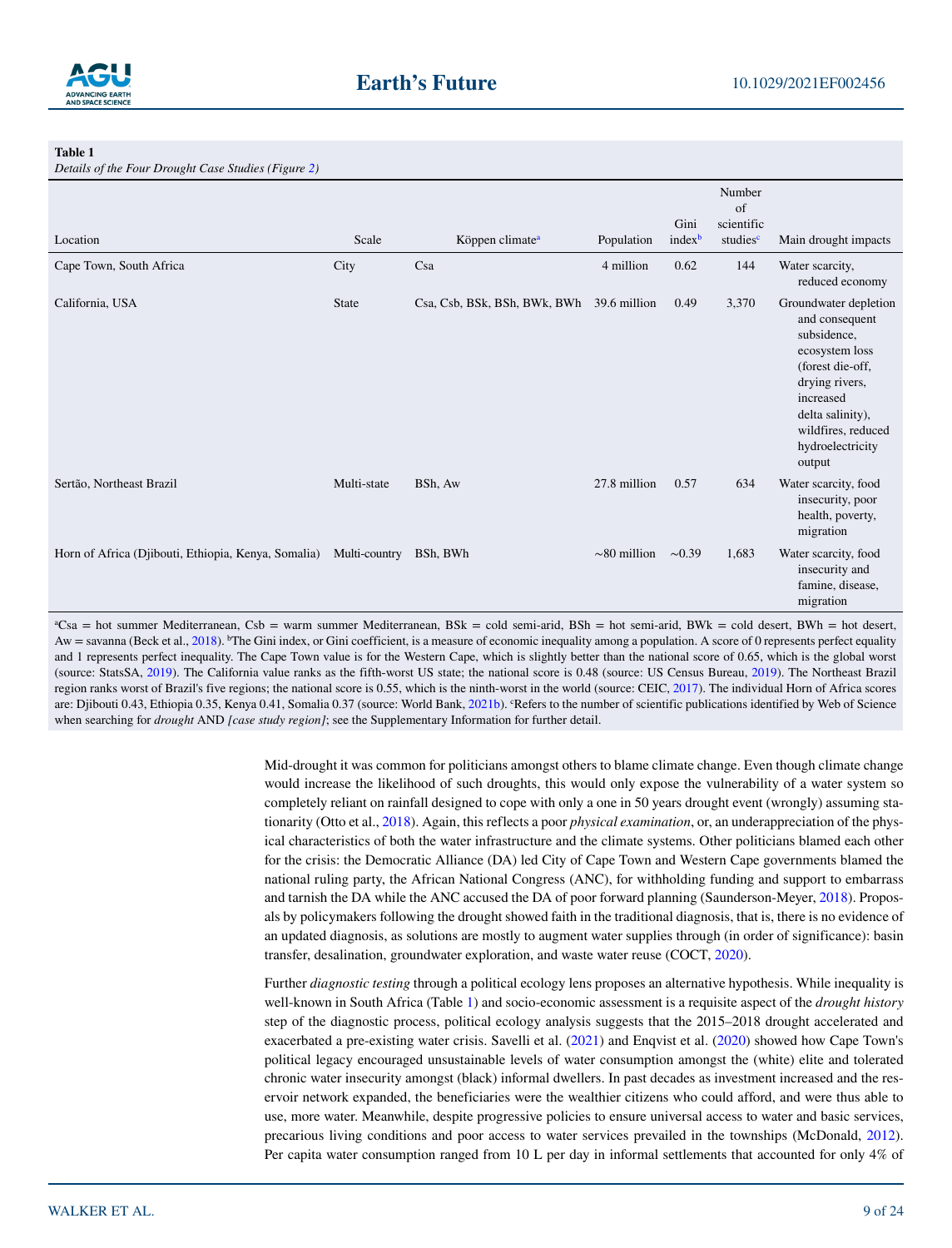the city's water consumption, up to 1000s L per day in upper class areas that, combined with middle classes, comprised approximately 38% of the population but consumed 70% of the city's supply (Robins, [2019;](#page-22-6) Savelli et al., [2021](#page-22-9)). For further illustration of this water inequality, 140 million L per day went to gardens, 100 million L per day went to golf courses, and 10 million L per day to the city's 68,000 swimming pools, which alone consume as much water as 47,000 low-income households (McDonald, [2012](#page-21-17)).

Through 2015–2018 this existing inequality in water use persisted leading to unequal experiences of drought and water insecurity for diverse social groups. While wealthier households had to make the most drastic reductions to their municipal water consumption or face high tariffs and fines, their socio-economic situation meant coping strategies were available enabling them to maintain existing lifestyles, such as purchase of bottled water and rainwater storage tanks, use of spring water collected outside the city, drilling of private boreholes where hydrogeo-logically feasible (up to 30,000), and the use of swimming pools as reservoirs (Robins, [2019;](#page-22-6) Savelli et al., [2021](#page-22-9)). The experience for township dwellers was markedly different: the Free Basic Water policy that ensured 6000 L per household per month—often insufficient due to large numbers occupying each household—was suspended in place of tariffs that were unaffordable to many; the same household water restrictions were applied in townships as in middle and upper class areas though the average number of dwellers per household being so much higher meant much less water per person (intensive installation of meters restricted household water use); interruptions to water supply meant lifestyle changes such as reducing showering, clothes washing, and house cleaning and getting up and cooking before 4 a.m. to take advantage of water availability (Robins, [2019;](#page-22-6) Savelli et al., [2021](#page-22-9)).

Therefore, a more comprehensive and contextualized diagnosis reveals that preparation for the next drought should not focus solely on augmenting the water supply. The health of the system as a whole needs to be improved with a change of political and economic focus to a more sustainable and equitable distribution of the available water across society (Enqvist et al., [2020;](#page-20-12) Savelli et al., [2021](#page-22-9)).

#### **3.2. California, USA**

#### **3.2.1. Situation**

California lies on the Pacific coast of southwest USA (Figure [2\)](#page-7-0). With 39.6 million inhabitants, it is the most populous state in the USA and if it were an independent country, it would rank fifth in the world for the size of its economy (Forbes, [2020](#page-20-14); World Population Review, [2021\)](#page-23-11). Precipitation mostly falls in winter months as snow in the Sierra Nevada mountains and rainfall predominantly in the north of the state. While 80% of precipitation falls in the winter, around 75% of demand is in the summer and while 75% of supply originates from the north of the state, 80% of demand is from the south (Purkey et al., [2007;](#page-22-11) Water Education Foundation, [2021](#page-23-14)). Water use averages around 50% for the environment, 40% for agriculture, and 10% for urban supply, the latter including industrial and domestic uses (Mount & Hanak, [2016\)](#page-21-18).

To bridge the spatiotemporal gap between water supply and demand, the state heavily relies on groundwater and water transfers into the state. Groundwater supplies 40% of the state's water, increasing to 60% during drought years (Stokstad, [2020](#page-23-15)). The Central Valley Project in 1937 and the California State Water Project in the 1960s developed the largest multi-purpose integrated water delivery system in the country. This system provides water supply to ∼27 million people and irrigates 300,000 ha of farmland. Although this system is the fourth-largest generator of hydroelectricity in the state, moving many  $km<sup>3</sup>$  of water, it comes at the cost of also being the largest electricity consumer (SOC, [2021](#page-22-12)). California is one of the largest fruit producers in the United States (CDFA, [2020\)](#page-20-15), and one of the leaders in the production of high economic value and water consumptive goods such as alfalfa, almonds, pistachios, and cotton (Johnson & Cody, [2015](#page-21-19))

California is a drought-prone state; notable recent drought events occurred in 1976–1977, 1987–1992, 2007– 2010, 2012–2017, 2018, and 2020–2021 (NIDIS, [2021](#page-22-13)). Recent droughts are increasingly attributed to anthropogenic climate change, as higher air temperatures and reduced precipitation have resulted in less snowpack built during the winter (December–February), and earlier melting during the spring (March–May, AghaKouchak et al., [2014](#page-19-7); Berg & Hall, [2017;](#page-19-8) Diffenbaugh et al., [2015\)](#page-20-16). The reduced snowpack reduces water availability for the summer months, but the water from early snow melting could contribute to storage in California's reservoirs. However, the early snow melting coincides with the California flooding season, when the multi-purpose reservoirs are kept at safety (low) levels. As such, California water managers rely on seasonal forecasts for reservoir operations to decide when and how much water to release for flood control and how much water to maintain to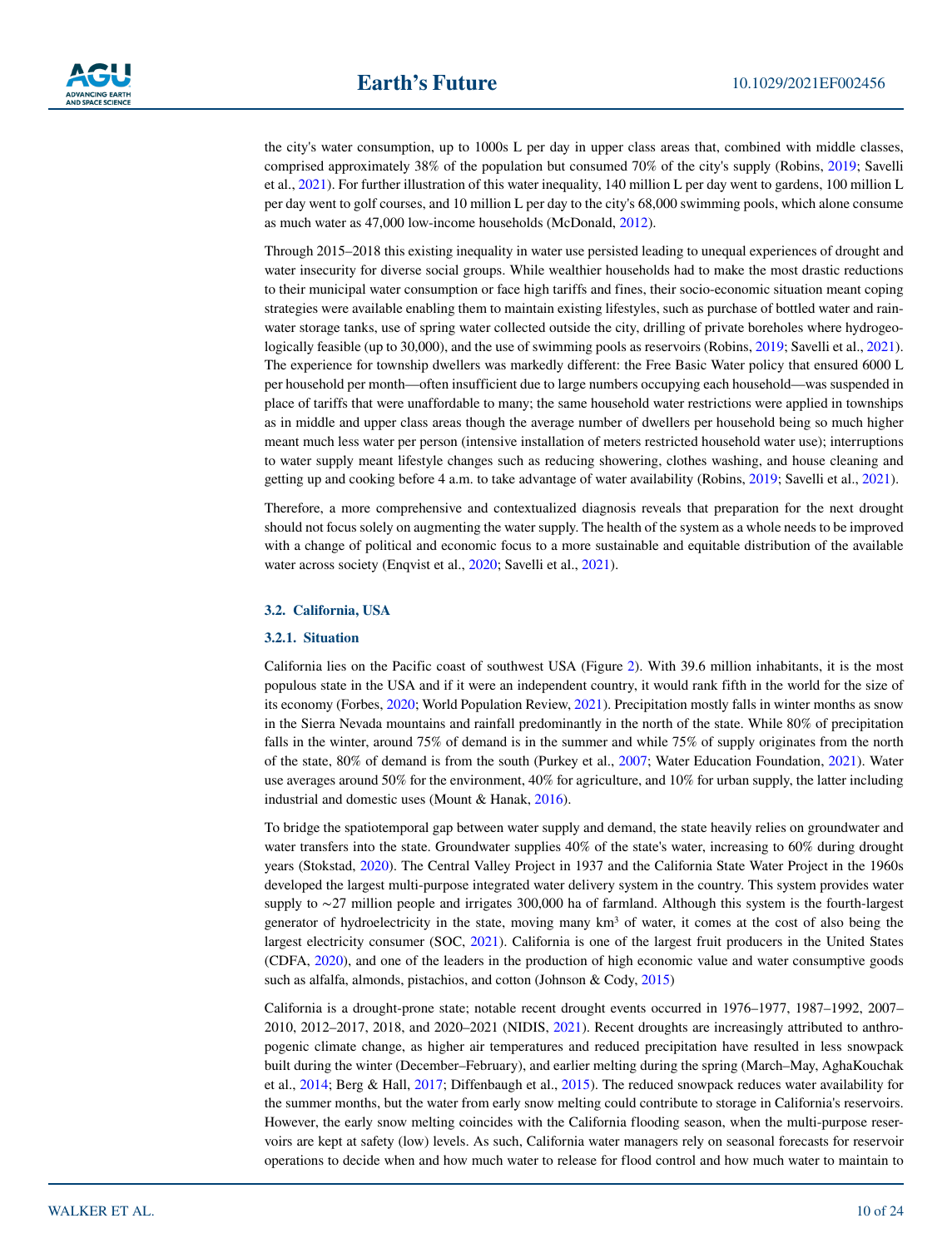supply the summer months' demand (Cohen et al., [2020;](#page-20-17) Wanders et al., [2017\)](#page-23-16). Hence, when more water than is needed is released during the flood control period and unexpected drought hits, the region relies mostly on groundwater and inter-state transfers. Although groundwater abstraction can buffer short-term drought impacts in agriculture and domestic water supply, multi-year droughts compound decreased groundwater recharge with increased reliance on groundwater abstraction and an increasing water demand. *Diagnostic testing* shows that the level of groundwater use is unsustainable leading to multiple severe side effects. Studies utilizing NASA's Gravity Recovery and Climate Experiment (GRACE) satellite mission showed aquifers are depleting (Scanlon et al., [2012;](#page-22-14) Thomas et al., [2017\)](#page-23-17); satellite-based interferometric synthetic aperture radar (InSAR), continuous global positioning systems (CGPS), and extensometer data showed that the ground is subsiding (Chaussard et al., [2017](#page-20-18); Faunt et al., [2016\)](#page-20-19); and analysis of physical, biogeochemical and biological changes showed that aquatic ecosystems are declining (Christian-Smith et al., [2011;](#page-20-20) Winder et al., [2011\)](#page-23-18).

During the 2012–2017 drought, around 123 million trees were lost (US Forest Service, [2019\)](#page-23-19). The resulting abundance of flammable dead woody material fuelled extensive wildfires, including those of 2020, which were the most extensive on record burning 4% of California (Swain, [2021](#page-23-20)). These wildfires lead to fatalities, infrastructure damage, loss of ecosystems, and poor air quality with associated health impacts both locally and across the USA as smoke was transported by atmospheric currents (Shi et al., [2019](#page-22-15); Wu et al., [2018\)](#page-23-21). California's rivers have legislated minimum environmental flow requirements; however, they may not always be met during droughts adversely affecting river ecology (Stewart et al., [2020](#page-23-22)). An additional impact of hydrological droughts is reduced hydroelectricity production, resulting in additional costs passed on to the consumer measured in US\$ billions along with the environmental cost of increased fossil fuel use for energy production, such as an extra 23 million tonnes of CO<sub>2</sub> emissions from 2012 to [2015](#page-20-21) (Gleick, 2015). Drought impacts on leisure activities include the ski industry suffering from a lack of snow and low water levels affecting boating and fishing (Lund et al., [2018\)](#page-21-20).

#### **3.2.2. Misdiagnosis**

Misdiagnosis of drought in California has stemmed from the assumption that continually increasing groundwater abstraction will buffer water shortage, and this has largely mitigated severe impacts on irrigated agriculture in the short term. However, this is an example of a short-term palliative treatment worsening the long-term chronic disease. Appreciation of this misdiagnosis led to introduction of California's Sustainable Groundwater Management Act in 2014, which requires reaching basin groundwater sustainability by 2040. Achieving this aim could fundamentally alter California's agriculture as it will need permanent fallowing of some irrigated areas, land use change to facilitate groundwater recharge in wetter years, and some claim there will probably still be a requirement for significant infrastructure investment for additional basin transfer (Nelson et al., [2016\)](#page-21-21). However, broader *evaluation and history of impacts* reveals drought impacts independent of reaching basin groundwater sustainability, such as reduced hydroelectricity generation, forest die-off, and declining ski industry.

Since the early 1900s, the economy and population of California grew through extensive infrastructure developments. With 95% of its residents living in urban areas, the highest percentage in the country, cities have expanded in environmentally, economically, and socially unsustainable ways and generated conflicting demands with agriculture for adequate drinking water supply (Di Baldassarre et al., [2021](#page-20-22); US Census Bureau, [2012](#page-23-23)). The legacy of dam construction and high groundwater abstraction that drove this growth has led to a lock-in condition with unsustainable levels of water consumption that are very difficult to reverse (Di Baldassarre et al., [2021\)](#page-20-22).

To meet the increasing water demand and ensure water access, since the 1930s, California implemented a complex hierarchical water rights system with priorities based on when their water rights were claimed (Attwater & Markle, [1987](#page-19-9)). This system is neither fair nor efficient. *Diagnostic testing* estimated that California had allocated water rights of about five times the volume of water available in an average year (Grantham & Viers, [2014\)](#page-20-23). Furthermore, when a drought hits, junior water rights (often located far from the river streams and the water pipeline grid) are required to reduce consumption, while senior riparian water users can abstract as much as their water rights grant them (Null et al., [2016](#page-22-16)). While this measure reduces overall consumption, continued water abstraction at the riparian zones leads to reduced downstream flows and off-grid water availability, directly impacting underprivileged communities and ecosystems. *Treatment* for these drought impacts would include revising the current water rights system. However, because California water rights are tied to the value of the land, updating them infers an entire socio-economic restructuring. Currently, such unequal water access and restrictions are accelerating cycles of inequality and deprivation, leading to potential armed conflicts (Barlow et al., [2017\)](#page-19-10) and worsening ecological impacts (Stewart et al., [2020](#page-23-22)).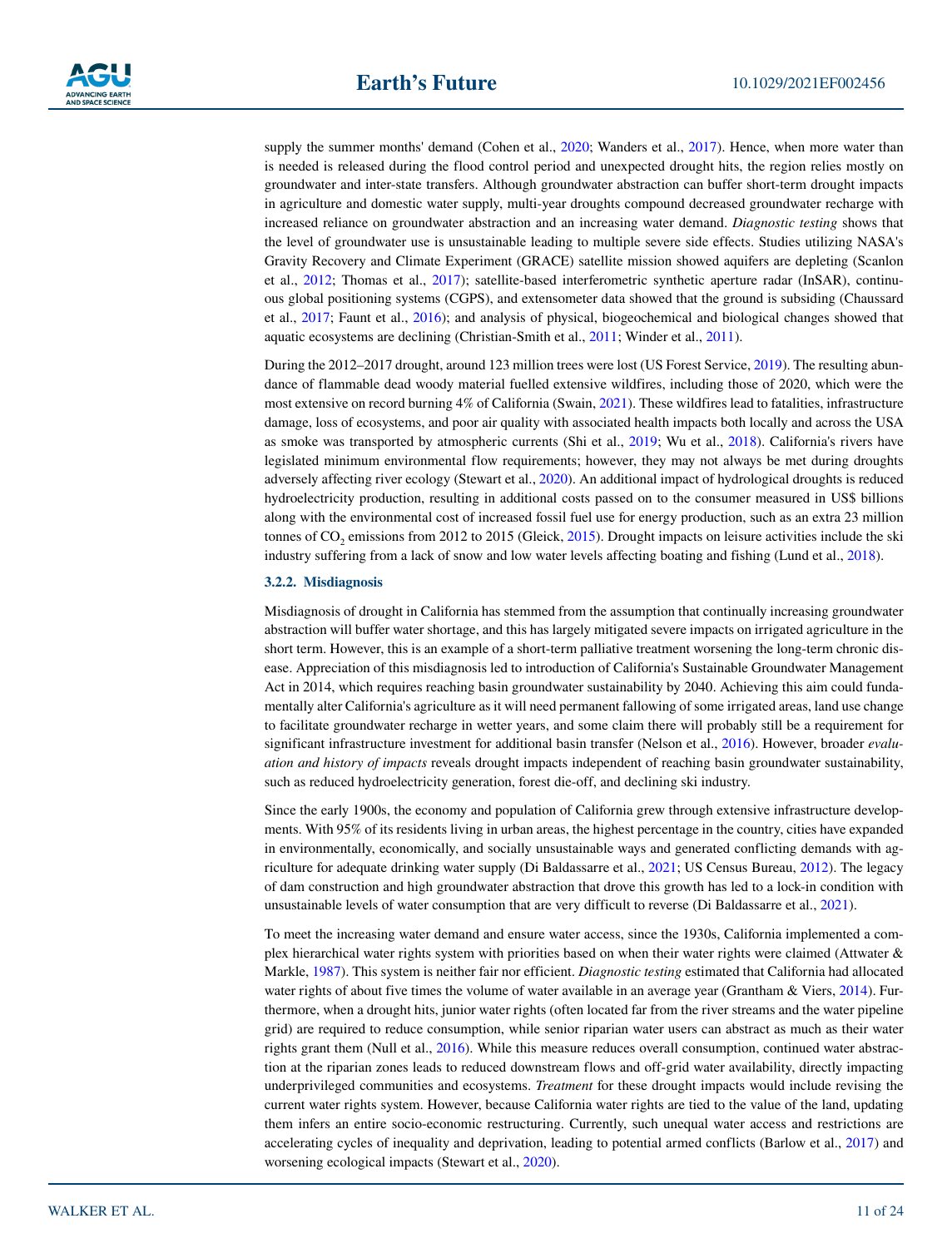Reliance on infrastructure and out-of-state waters, such as from the Colorado River, has also led to conflicts, such as the disputes over water distribution between California and Arizona (Stern & Sheikh, [2020\)](#page-23-24). During drought years, California has ensured allocation of a minimum amount of water, while Arizona must deal with reduced supply. These measures and the increasing frequency of droughts directly led to the death of Colorado River Delta ecosystems in Mexico (Owen et al., [2017\)](#page-22-17). Although California aims to ensure minimum environmental flows locally, ecosystem impacts downstream and out of state have been largely overlooked (Rivera-Torres & Gerlak, [2021\)](#page-22-18).

A wealth of studies have conducted further *diagnostic testing* linking California's drought impacts to anthropogenic climate change (AghaKouchak et al., [2014](#page-19-7); Berg & Hall, [2017](#page-19-8); Mann & Gleick, [2015](#page-21-22)). Future climate projections warn of a potential climate shift towards arid desert conditions (Beck et al., [2018\)](#page-19-6), thus policymakers are again advocating for supply side solutions such as dam construction and managed aquifer recharge (Perry & Praskievicz, [2017\)](#page-22-19). However, it seems apparent that *treatment* requires reductions in water consumption, potentially requiring fundamental adjustments to agricultural practices and lifestyles as well as revision of water rights and inter-state water transfer agreements.

#### **3.3. Sertão, Northeast Brazil**

#### **3.3.1. Situation**

The *Sertão* is a semi-arid region of Northeast Brazil, sometimes known as the "Drought Polygon," comprising 10 states: Alagoas, Bahia, Pernambuco, Paraíba, Rio Grande do Norte, Ceará, Maranhão, Piauí, Sergipe, and Minas Gerais (Figure [2](#page-7-0)). This region makes up  $13.2\%$  (1,128,697 km<sup>2</sup>) of Brazil and with a population of 27.8 million is one of the world's most densely populated dryland regions (SUDENE, [2017](#page-23-25)). Rainfall is relatively high for a semi-arid region, averaging around 750 mm per year, though it is concentrated into just 4 months with high spatial heterogeneity, intense rainfall events, and significant interannual variability (Martins & Reis Junior, [2021](#page-21-23)). High temperatures and low humidity cause annual evapotranspiration exceeding 2,000 mm, while poor shallow soils above crystalline geology create a lack of aquifers and only intermittent rivers (Magalhães, [2017](#page-21-24)).

Northeast Brazil is drought-prone with one of the worst occurring in 1877–1879; known as The Great Drought, it was the most impactful in the history of Brazil, when up to 500,000 people died of famine and mass migration was triggered (Greenfield, [2001\)](#page-20-24). The most recent drought lasted from 2012 to 2018 and was both the most prolonged and most severe in terms of rainfall deficit since rainfall monitoring began around 110 years ago (Pontes Filho et al., [2020\)](#page-22-20). It proved devastating to many agricultural, livestock, and industrial producers (Gutiérrez et al., [2014](#page-20-25)). Smallholder farmers, who comprise 28% of the population and 95% of the agricultural sector, were hardest hit due to their reliance on rainfed agriculture for their livelihoods. Crop losses were estimated at 70%–80% and economic losses at over US\$3 billion (Brito et al., [2018](#page-20-26)). As reservoir volumes collapsed, towns and cities suffered from a lack of domestic water supply and an increase in water-related disease due to poor water quality, in addition to food insecurity (Eakin et al., [2014\)](#page-20-27).

Droughts preceding the mid-twentieth century were severely impactful due to insufficient infrastructure and logistics (for example, water and grain storage and delivery), as well as overly political, fragile, and unqualified public administration (for example, drought mitigation programs were uncoordinated, and there was a lack of transparency and communication with society, Martins & Magalhães, [2015\)](#page-21-25). Subsequently, government approaches to deal with drought focused for a long time only on increasing water supply: especially heavy investments were made in the 1990s and 2000s on water infrastructure which was perceived as a definitive and effective *treatment* (Martins & Reis Junior, [2021\)](#page-21-23). Emergency government responses during the 2012–2018 drought were based on an *evaluation and history of impacts* and included tanker trucks to supply water to rural towns, food donations in the most vulnerable areas, and creation of work fronts (government work projects) with the aim of employing drought-affected populations during drought to build dams and roads. These actions are in addition to emergency financial responses aimed at farmers including subsidized grain prices to prevent decimation of livestock, and renegotiation of farmers' debt (Magalhães, [2017\)](#page-21-24).

#### **3.3.2. Misdiagnosis**

Drought misdiagnosis stems from the focus on dam construction, oriented by the paradigm of "fight against drought"; the rationale that hydraulic solutions like reservoirs, wells, water supply systems, and irrigation projects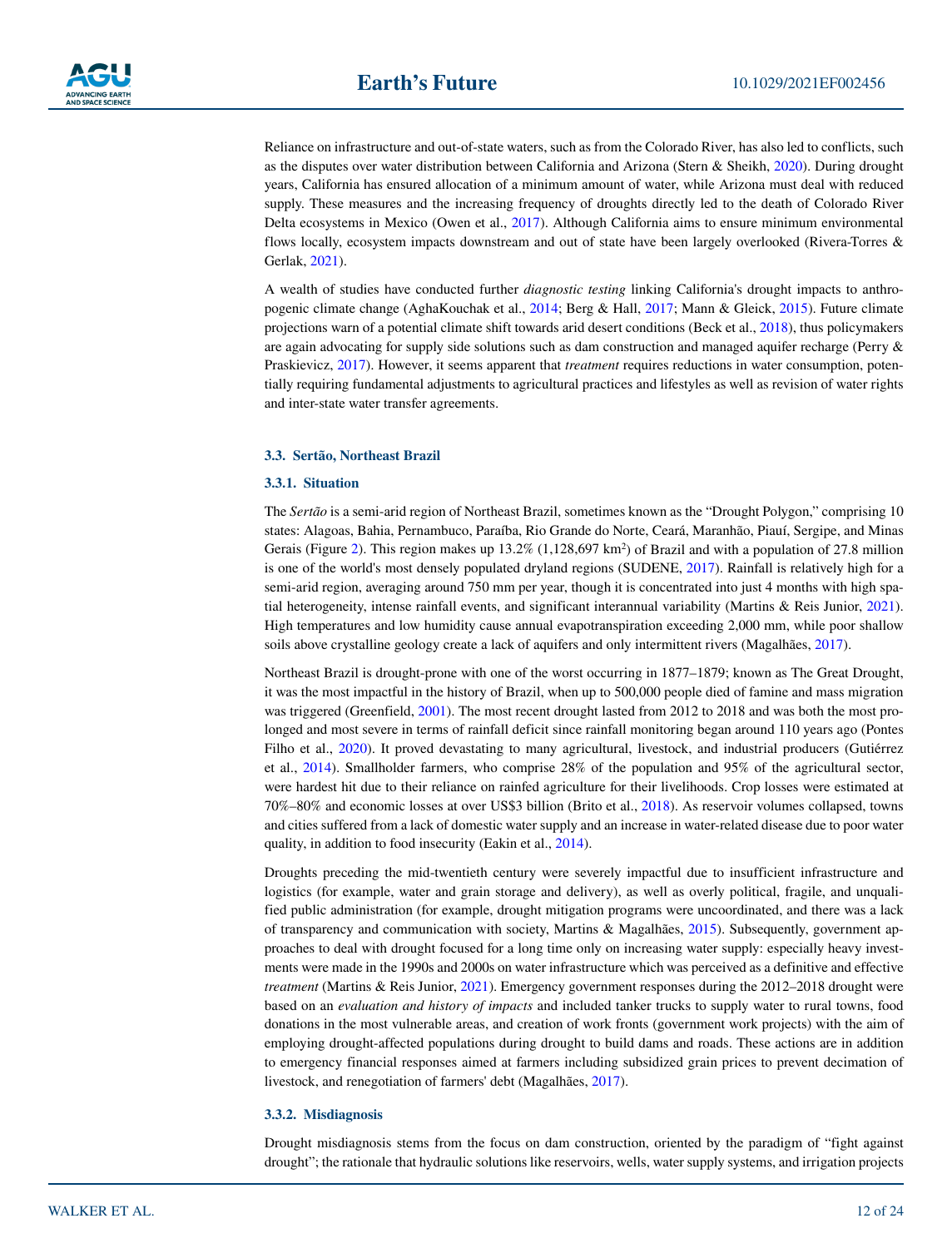would prevent water shortage, thus reducing exposure and vulnerability to drought (Machado & Rovere, [2018;](#page-21-26) Silva, [2003\)](#page-22-21). This idea was reinforced by the hydraulic mission approach that was ongoing worldwide since the nineteenth century and defined as "the strong belief that every drop of water flowing into the ocean is a waste and that the state should develop hydraulic infrastructure to capture as much water as possible for human use" (Wester, [2008\)](#page-23-26). When capacity of the large strategic reservoirs in some areas exceeded average annual runoff volume by a factor of two (demonstrating an insufficient *physical examination* of the hydrometeorology), inter-basin transfers were constructed; though all this water infrastructure principally maintains supply to the large coastal cities and industrial areas, and formal irrigation areas (Medeiros & Sivapalan, [2020](#page-21-7)).

To preserve their own water supply, rural municipalities and smallholders have constructed countless small informal and unmonitored reservoirs; the most recent estimate by FUNCEME (*Fundação Cearense de Meteorologia e Recursos Hídricos*) is that there are 105,813 such reservoirs in Ceará state alone (FUNCEME, [2021\)](#page-20-28). However, holding back water upstream exacerbated hydrological drought downstream (van Langen et al., [2021](#page-23-27)) and the perceived increased water security that reservoir construction provided may have led to further unsustainable water use. The impact of these small reservoirs would likely be unknown in any *physical examination* due to uncertainty over their number and capacity; only further *diagnostic testing*, such as through remote sensing analysis and numerical modeling, can show that their presence can extend hydrological drought by up to 80% (Ribeiro Neto et al., [2021\)](#page-22-22). What's more, de Araújo and Bronstert ([2016\)](#page-20-29) demonstrated that the small informal reservoirs are an insufficient *treatment* for smallholders as they cannot buffer long-term droughts.

*Diagnostic testing* revealed that politics is a recurrent drought driver with studies claiming that government officials formerly withheld emergency response or profiteered through its provision (Herwehe & Scott, [2018\)](#page-21-27). Bedran-Martins and Lemos ([2017\)](#page-19-11) described how "the drought industry" was not conducive to increasing resilience because drought-affected vulnerable rural populations depended on state-sponsored social programs to survive and politicians exchanged placement in these programs for votes. What's more, these programs addressed only the symptoms and not the causes of vulnerability so failed to build long-term resilience, and, because political survival depended on their votes, there was little incentive for politicians to reduce vulnerability. In 2014, the Drought Monitor [\(https://monitordesecas.ana.gov.br/\)](https://monitordesecas.ana.gov.br/) was implemented in Northeast Brazil. It is a map of current drought conditions, updated monthly, based on several drought indices. Drought conditions on the map dictate the deployment of water trucks to alleviate drought-induced water scarcity, thus depoliticizing emergency response. However, Martins and Magalhães [\(2015](#page-21-25)) noted that a time of political transition can still affect drought response in terms of public finance. In 2013, for example, the mayor who had assumed control of a *Sertão* municipality did not have access to the available resources to respond to the initial stages of the 2012–2018 drought in part because his predecessor had withheld pertinent information.

The impacts of droughts on smallholder farmers have been reduced by the implementation of policies that were not initially intended as strategies to reduce drought impacts but ended up benefiting the part of the population that was most affected. *Diagnostic testing* suggests that policies far from the water perspective play a role in reducing vulnerabilities. The nationwide social program to alleviate poverty by providing a minimum income, the *Bolsa Família*, is most effective at treating the worst drought symptoms particularly improving food security (Sena et al., [2018](#page-22-23)). The Brazilian Food Acquisition Program (PAA) seeks to promote the productive inclusion of farmers and guarantee the population's access to healthy food. In the context of drought, the PAA functions as a food safety net for vulnerable populations (Mesquita & Milhorance, [2019\)](#page-21-28). The main objective of the Program for the Promotion of Rural Productive Activities (*Fomento*) is to stimulate the generation of work and income and promote food and nutritional security; it has helped to improve the adaptability of smallholder farmers (Mesquita et al., [2020\)](#page-21-29). These *treatments* demonstrate that reducing vulnerability is more effective than treating symptoms.

From the water perspective, the greatest positive impacts to smallholder farmers are from the Cisterns program. This program is based on the construction of social technologies for rainwater harvesting, with positive impacts on food and water security for beneficiaries (Arsky, [2020;](#page-19-12) Fagundes et al., [2020](#page-20-30)), and with the potential to promote climate adaptation (Cavalcante et al., [2020](#page-20-31)). Cisterns represent the paradigm shift in Northeast Brazil toward "living with drought" (Arsky, [2020](#page-19-12); Silva, [2003\)](#page-22-21). Furthermore, the program is an example of how family farming innovations can be transformed into public policies, as through the action of civil society its dissemination has reached the level of national policy (Santana & Arsky, [2016](#page-22-24)).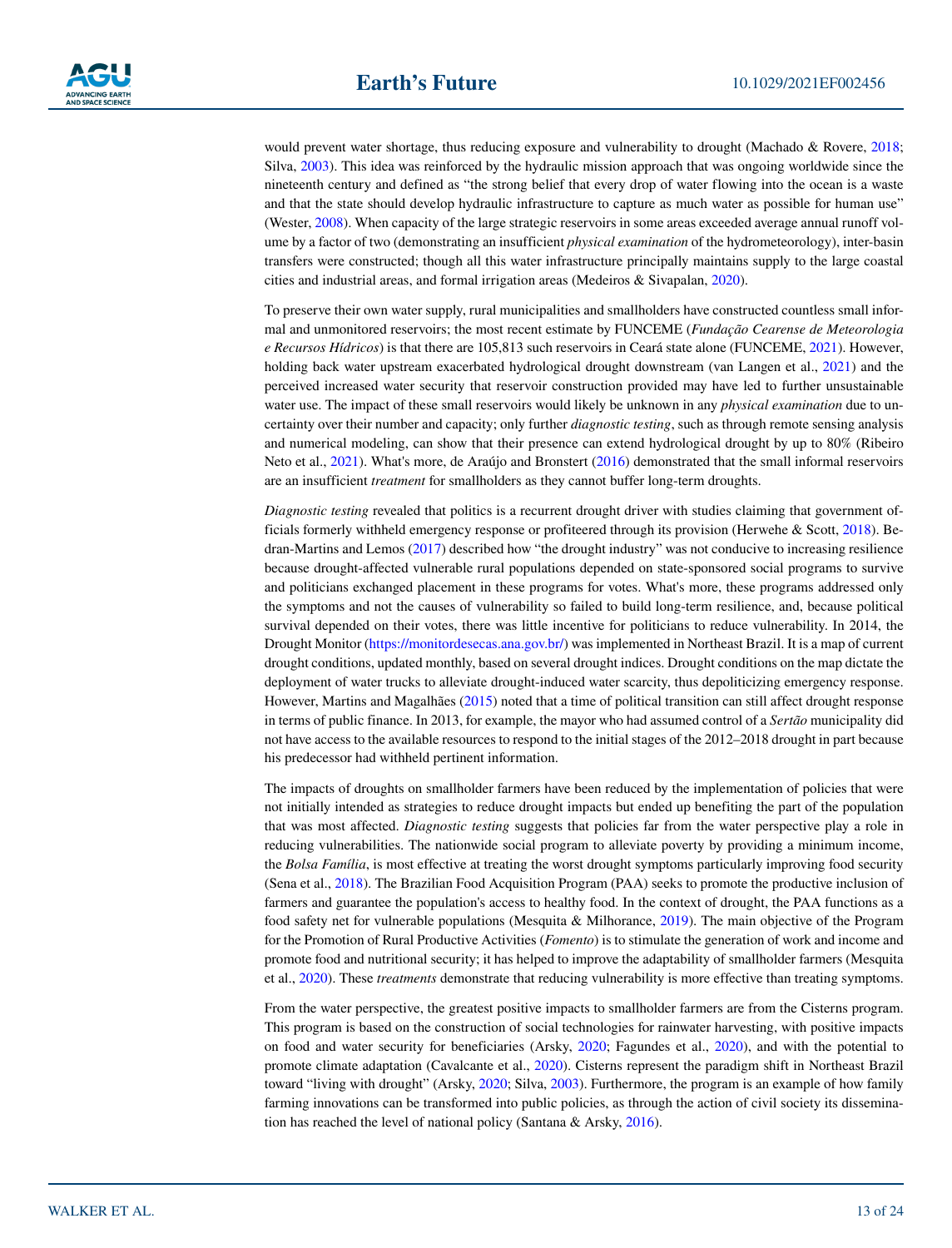The *treatment* of drought remains based on the traditional (mis)diagnosis prescribing improvement of infrastructure while drought policies remain short-term and uncoordinated—especially across the three administrative levels (federal, state, and municipal)—and very sector-oriented (Martins & Reis Junior, [2021\)](#page-21-23). New basin transfer projects, such as the São Francisco Water Transfer, are under construction and were designed to guarantee current demand though there are already plans for new irrigation projects and to attract businesses to the region that may not be water sensitive (Roman, [2017](#page-22-25)). What is more, climate models project that the region will experience reductions in precipitation combined with increased evapotranspiration, ultimately suggesting an increased likelihood of droughts over the coming decades (Gondim et al., [2018\)](#page-20-32). Without greater focus on managing demand and resolving issues of where the water will be brought, for what and for whom, the drought *prognosis* for Northeast Brazil is for vulnerability and exposure to increase.

#### **3.4. Horn of Africa**

#### **3.4.1. Situation**

The Horn of Africa comprises the arid to semi-arid region of the African continent that stretches easternmost into the Arabian Sea. We consider here the most drought-prone Horn of Africa region to include the entirety of Somalia and Djibouti as well as significant proportions of Ethiopia and Kenya (Figure [2\)](#page-7-0). The region has a population of around 80 million with some of the highest population growth rates in the world at around 3%, equating to a doubling of population every 23 years (World Bank, [2020\)](#page-23-28). There are significant differences between the countries in terms of Human Development Index, though all are ranked below 140 out of 180 countries (UNDP, [2020](#page-23-29)). The discrepancies are more pronounced in the ND-GAIN Country Index that summarizes a country's vulnerability to climate change and other global challenges: Djibouti ranks 117, Kenya 152, Ethiopia 157, and Somalia at 179 is the second most vulnerable country on Earth (ND-GAIN, [2018\)](#page-21-30). Rainfall is sparse, generally under 500 mm per year, evapotranspiration is high due to temperatures averaging over  $27^{\circ}$ C, and water resources are generally ephemeral and unprotected (Ghebrezgabher et al., [2016\)](#page-20-33). Rainfed agriculture and pastoralism provide livelihoods for the majority of the population though much of the region is unsuitable for agriculture and food is imported (Arcanjo, [2020](#page-19-13)).

Droughts in the Horn of Africa are increasing in frequency and severity (Nicholson, [2014](#page-21-31)). Consequently, drought-driven humanitarian emergencies are becoming more common where millions of people face chronic water and food insecurity (Thomas et al., [2020](#page-23-30)). Hardest hit in terms of preventable death and malnutrition are pastoral communities who number in the tens of millions comprising around 10% of Ethiopia's population, 20% of Djibouti's and 70% of Somalia's population, yet who have been politically marginalized since colonial times (IGAD, [2007;](#page-21-32) Thomas et al., [2020\)](#page-23-30).

Compounding these droughts are land degradation and desertification caused by drought but exacerbated by overgrazing and other poor agricultural and land management practices often because people concentrated or were driven into drought-prone areas (Mengisteab, [2012\)](#page-21-33).

In the last decade, the Horn of Africa has experienced almost continuous severe drought peaking in 2011 and 2017 with an easing of drought conditions during only 2012–2015 (Funk, [2020](#page-20-34); Reliefweb, [2021\)](#page-22-26). In Somalia, failed rains cause widespread crop losses and livestock deaths leading to famine and cholera outbreaks (Prinsloo, [2017](#page-22-27)). In Northern and Eastern Kenya, pastoralists seeing their livestock decline search for greener pastures and consistent water sources resulting in violent clashes between groups, rustling, and poaching of wildlife from national parks, which additionally impacts Kenya's tourism industry (Kioko, [2013\)](#page-21-34). Ethiopia is synonymous in the public consciousness with the drought-induced famines of the 1970s and 1980s; still today, emergency food aid is a regular requirement due to the predominance of rainfed agriculture, which provides livelihood for 89% of the population and constitutes 39% of GDP (Gross Domestic Product, Kassawmar et al., [2018](#page-21-35); Haile et al., [2019](#page-21-36)). Djibouti imports around 80% of its food (Qu et al., [2019](#page-22-28)) meaning it is less directly vulnerable to drought and also less indirectly affected by drought in the Horn of Africa causing food price rises because most food imports originate outside of the region (OEC, [2019](#page-22-29)).

### **3.4.2. Misdiagnosis**

The same drought with the same hydrometeorological effects may be experienced across the Horn of Africa, yet the impacts are experienced very differently by each country and by each diverse group of inhabitants. Drought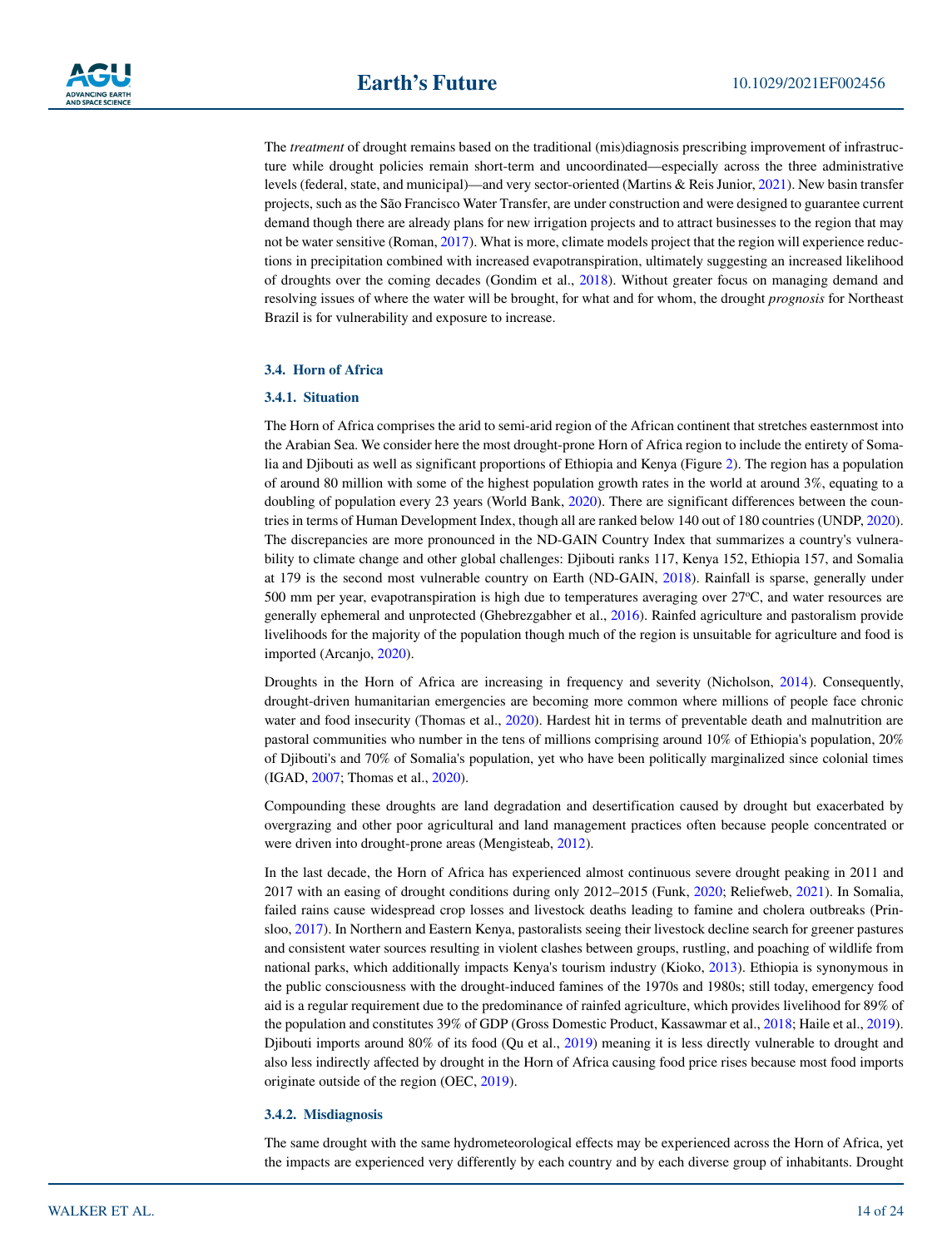diagnosis and treatment must therefore be contextualized to different locations within the region. Although there have been successful efforts in the region targeting vulnerability, comprehensive drought diagnoses are lacking, resulting in pessimistic prognoses in the face of increasing droughts. That is, *initial diagnostic assessments* have been conducted and treatments developed, though not sufficiently comprehensively and collaboratively to increase resilience for all. Further research, that we would consider *diagnostic testing*, is sparser than for other areas of the world (see Table [2](#page-15-0) and Kchouk et al. ([2021\)](#page-21-12)) and often reveals that the drought drivers include the previously prescribed drought treatments.

Although Ethiopia is considered the country with the highest population in Africa affected by drought, government initiatives such as cash/food-for-work programs, environmental rehabilitation, and sustainable intensification of agriculture have lifted millions out of poverty thus reducing vulnerability (Haile et al., [2019](#page-21-36); Shiferaw et al., [2014](#page-22-30)). For example, the droughts of 2003–2004 and 2010–2011 were more severe and extensive than 1984–1985, but only that earliest drought saw tens of millions face starvation and around 750,000 deaths (Haile et al., [2019\)](#page-21-36). Nevertheless, this vulnerability-reducing treatment was insufficient and comprehensive drought diagnosis is needed because recent droughts still required emergency food aid for millions. Combined government and non-governmental organisation (NGO) efforts in semi-arid Kenya involving sand dam construction, capacity building regarding soil and water conservation techniques, and diversification of agricultural practices have similarly decreased vulnerability to drought by improving water and food security as well as lifting people from poverty (Kairu, [2021\)](#page-21-37). However, some say these programmes are anti-pastoralist, who have their own traditional drought coping strategies, forcing them from their traditional lands and into settled agriculture increasing their vulnerability to drought (Farah et al., [2003](#page-20-35); Fratkin, [2014](#page-20-36)).

Regarding Somalia, while failed rains are blamed for drought impacts (Funk, [2020](#page-20-34); Prinsloo, [2017](#page-22-27)), *diagnostic testing* could show that the real driver is the humanitarian situation the population find themselves in. Somalia is exceptionally vulnerable to natural hazards due to the millions of internally displaced persons (IDPs) living in destitute temporary camps after fleeing from conflict or migrating from areas where previous droughts and overgrazing have caused desertification and loss of livelihoods (Reliefweb, [2021](#page-22-26)). This issue spills over into neighboring regions. The low-middle income status and political stability of Kenya means it should be better able to cope with drought (Haile et al., [2019](#page-21-36)). However, in addition to dealing with its own food security during drought, there is the additional burden of over 250,000 Somalis residing in refugee camps within Kenya who fled famine and chronic insecurity in Somalia (UNHCR, [2021](#page-23-31)). In Ethiopia, Somali refugees number around 200,000, and this is combined with over 3 million Ethiopian IDPs who were displaced due to ethnic and border-based conflicts, as well as collapsed crop production and water resources following droughts, locust invasions and floods (Reliefweb, [2020\)](#page-22-31). This displacement puts even greater pressure on scarce resources and exposes a greater number of vulnerable people. Djibouti also hosts IDPs as desertification makes life increasingly untenable in rural areas; informal settlements are appearing in wadi beds on the edges of Djibouti City that are vulnerable to flash floods that occur every few years (Nour Ayeh et al., [2014\)](#page-22-32).

Drought diagnosis must consider the effects of humanitarian aid that has traditionally been used as a solution to drought in the Horn of Africa. In other words, research should consider the feedback arrow in Figure [1](#page-4-0) concerning *information on accuracy, effectiveness, and side effects* of previous measures. In Somalia, the people most impacted by famine often do not receive food aid due to: conflict preventing access; long-term instability reducing the presence of donor agencies; armed groups and officials diverting aid elsewhere; and low-status groups lacking the social capital to access aid (Menkhaus, [2012](#page-21-38)). In the wider Horn of Africa region, it has been pointed out that emergency relief alone is insufficient unless it is supported by development to build drought-resilient societies (Muller, [2014](#page-21-39)). Emergency response solidifies vulnerabilities, to drought and other natural hazards, by increasing reliance on donor agencies and the government. It is criticized as being inefficient, ineffective, untimely and a disincentive to the sustainable use of natural resources because it does not promote self-reliance (Wilhite, [2000](#page-23-5)).

Another critical element for reducing vulnerability is a drought early warning system (EWS). However, the Horn of Africa lacks hydrometeorological observational data (Walker et al., [2016](#page-23-32)); conflict and political instability restrict access for monitoring of drought impacts; and EWS are only effective in saving lives when combined with currently lacking mechanisms for early actions (Muller, [2014](#page-21-39)). An additional impact of political instability is created by the transboundary nature of water resources. The Juba and Shebelle basins were the breadbasket of Somalia for decades until the fall of the government in 1990. Nowadays, the irrigation and flood prevention schemes have fallen into disrepair, local operational knowledge has been lost, and there are concerns that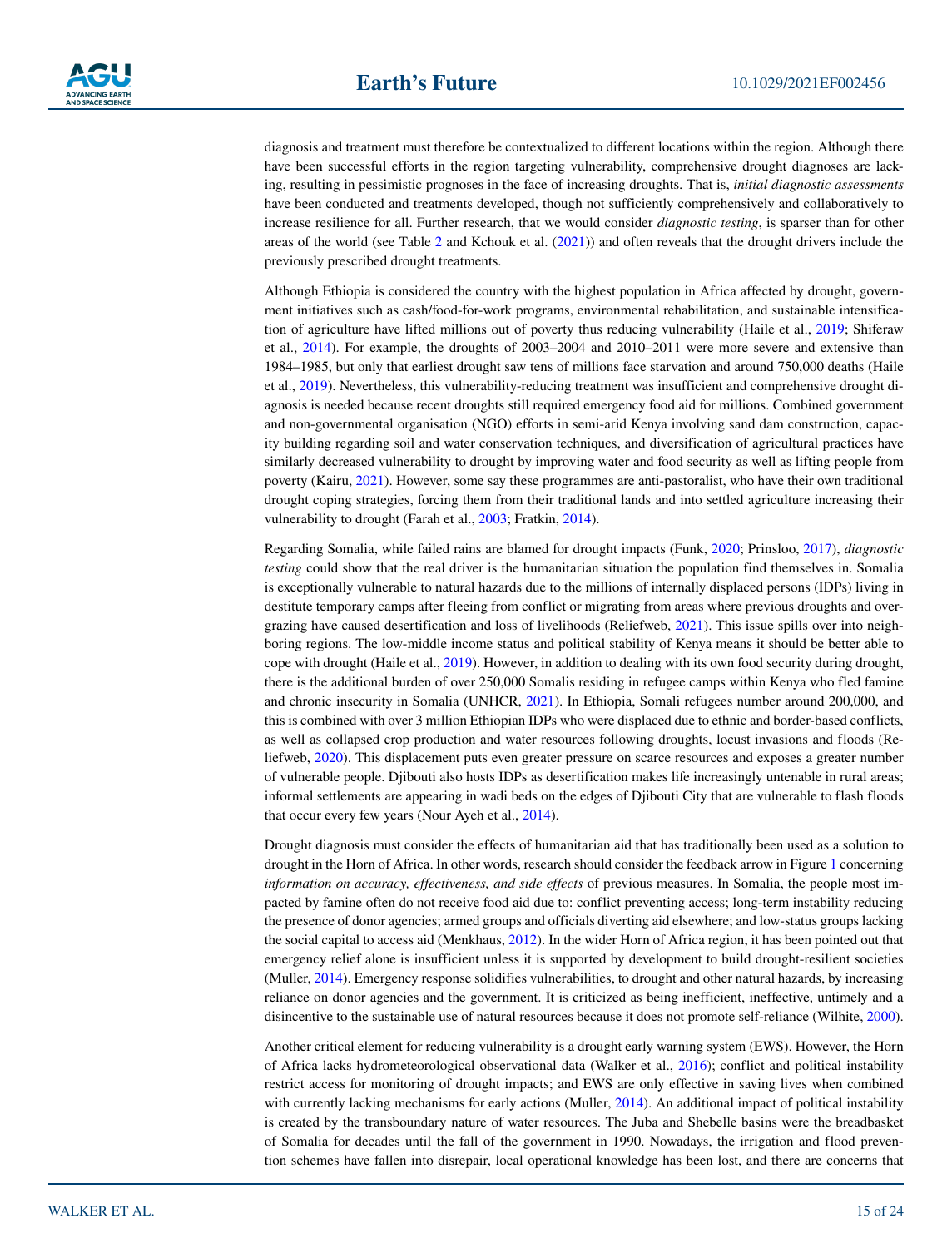

<span id="page-15-0"></span>**Table 2** 

*Synthesis of the Four Drought Case Studies*

| Case study                               | 1. Initial diagnostic<br>assessment                                                                                                                                                                                      | 2. Diagnostic testing                                                                                                                                            | 3. Consultation                                                                                                                                                                            | 4. Communication of<br>diagnosis                                                                                                                           | 5. Treatment and<br>prognosis                                                                                                                                                                                                                                                                                                  |
|------------------------------------------|--------------------------------------------------------------------------------------------------------------------------------------------------------------------------------------------------------------------------|------------------------------------------------------------------------------------------------------------------------------------------------------------------|--------------------------------------------------------------------------------------------------------------------------------------------------------------------------------------------|------------------------------------------------------------------------------------------------------------------------------------------------------------|--------------------------------------------------------------------------------------------------------------------------------------------------------------------------------------------------------------------------------------------------------------------------------------------------------------------------------|
| Cape Town, Western<br>Cape, South Africa | Incomplete diagnosis<br>suggested drought<br>driven by rainfall<br>deficit and<br>insufficient reservoir<br>storage capacity.                                                                                            | Insufficient                                                                                                                                                     | Insufficient                                                                                                                                                                               | Successful<br>communication<br>during the crisis<br>(countdown to Day<br>Zero) led to water use<br>reductions.                                             | Incomplete diagnosis<br>led to water use<br>restrictions and plans<br>for water supply<br>augmentation. The<br>prognosis is that<br>these actions do not<br>address the drought<br>impacts experienced<br>by the vulnerable.                                                                                                   |
|                                          | Agricultural water<br>consumption<br>increases (up to<br>its quota) during<br>droughts. Water<br>infrastructure has not<br>kept pace with the<br>city's growth and is<br>unsuitable for current<br>(and future) climate. | Political ecology analysis<br>uncovered the<br>significance of water<br>use inequality.                                                                          | Involve disciplines<br>beyond engineering<br>and work with<br>most vulnerable,<br>particularly<br>inhabitants of<br>townships.                                                             | More focus could be<br>given to prevention<br>of excessive water<br>use during non-<br>drought periods.                                                    | Comprehensive and<br>collaborative<br>diagnosis indicates<br>that treatment<br>requires equitable<br>and sustainable<br>distribution of<br>available water<br>resources throughout<br>society.                                                                                                                                 |
| California, USA                          | The increasing demand<br>for agricultural and<br>urban water supply<br>led to unsustainable<br>water abstractions,<br>particularly of<br>groundwater during<br>drought years.                                            | Analysis showed<br>that aquifers are<br>depleting, the ground<br>is subsiding, and<br>aquatic ecosystems<br>are declining.                                       | Involved natural<br>scientists and<br>engineers from a<br>range of disciplines.                                                                                                            | Communication of the<br>prognosis during<br>drought periods has<br>led to temporary<br>reductions in<br>domestic and<br>agricultural water<br>use.         | The 2014 Sustainable<br>Groundwater<br>Management Act<br>seeks to balance<br>abstraction and<br>recharge and<br>sets minimum<br>environmental flow<br>legislation. Demand-<br>side water use<br>restrictions continue<br>to be imposed during<br>drought periods.                                                              |
|                                          | Unsustainable water<br>consumption driven<br>by infrastructure<br>augmentation.<br>Anthropogenic<br>drought drivers<br>compounded by<br>climate change-<br>induced rainfall and<br>snowfall deficit and<br>heat.         | Water rights and<br>inter-state transfers<br>negatively impact<br>the underprivileged<br>and ecosystems.<br>Acknowledgment<br>that California is a<br>dry state. | Involve social scientists,<br>economists,<br>politicians, and<br>affected communities<br>and industries to<br>strategize how to<br>reduce unsustainable<br>levels of water<br>consumption. | Arid conditions and<br>droughts projected to<br>be "the new normal";<br>this must be candidly<br>communicated along<br>with implications for<br>water use. | The water rights system<br>and inter-state water<br>transfer agreements<br>should be revised to<br>be more equitable<br>and sustainable.<br>Reducing water<br>consumption will<br>likely require<br>substantial changes to<br>agricultural practices<br>(e.g., shifting away<br>from water-intensive<br>crops) and lifestyles. |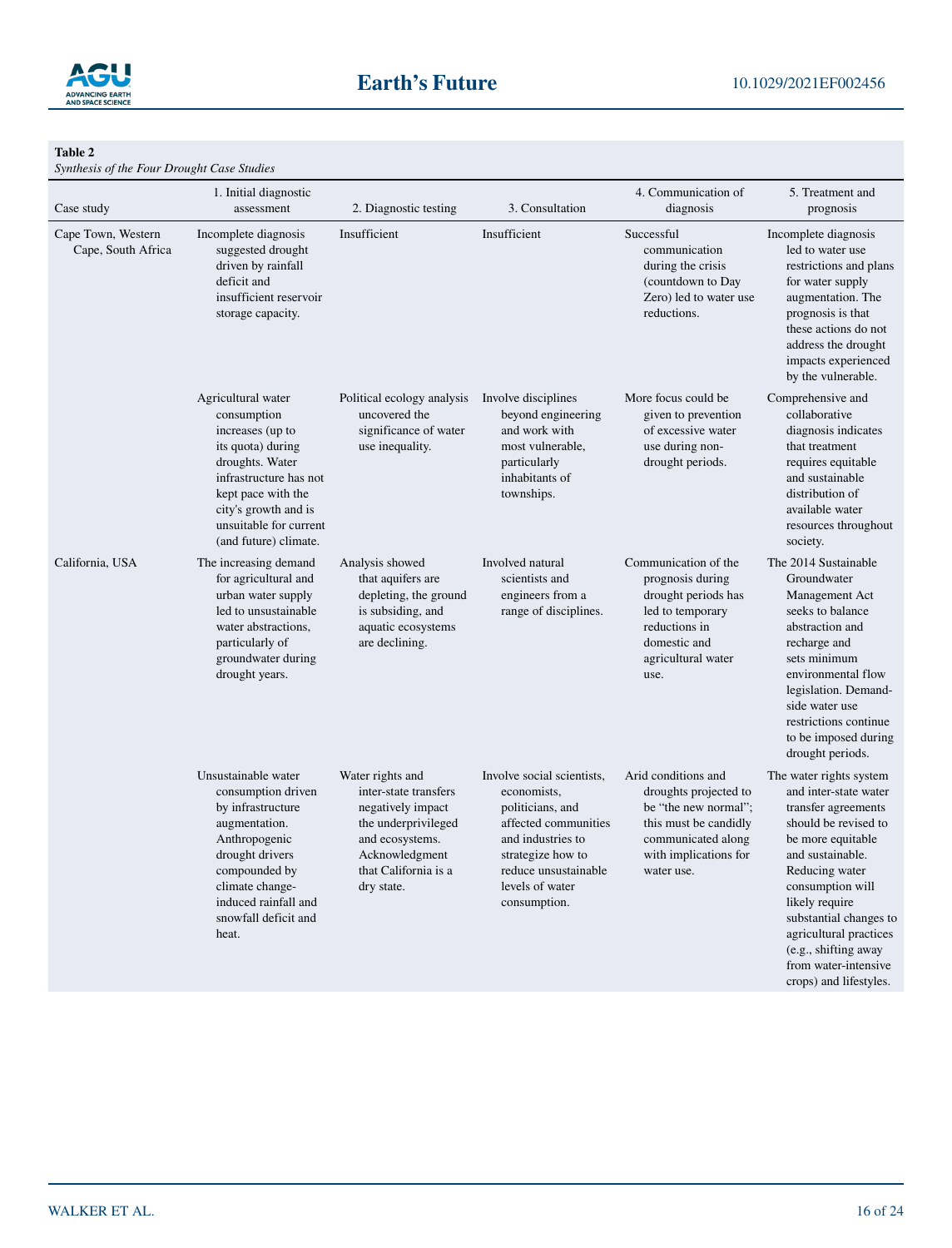

**Table 2**

| Continued                |                                                                                                                                                                                                        |                                                                                                                                                                                                     |                                                                                                                                                                                                             |                                                                                                                                                                                           |                                                                                                                                                                                                                                                                                                                                                   |
|--------------------------|--------------------------------------------------------------------------------------------------------------------------------------------------------------------------------------------------------|-----------------------------------------------------------------------------------------------------------------------------------------------------------------------------------------------------|-------------------------------------------------------------------------------------------------------------------------------------------------------------------------------------------------------------|-------------------------------------------------------------------------------------------------------------------------------------------------------------------------------------------|---------------------------------------------------------------------------------------------------------------------------------------------------------------------------------------------------------------------------------------------------------------------------------------------------------------------------------------------------|
| Case study               | 1. Initial diagnostic<br>assessment                                                                                                                                                                    | 2. Diagnostic testing                                                                                                                                                                               | 3. Consultation                                                                                                                                                                                             | 4. Communication of<br>diagnosis                                                                                                                                                          | 5. Treatment and<br>prognosis                                                                                                                                                                                                                                                                                                                     |
| Sertão, Northeast Brazil | Incomplete diagnosis<br>suggested that<br>droughts are driven<br>by rainfall deficit,<br>limited aquifers,<br>and previously<br>insufficient though<br>now excessive<br>reservoir storage<br>capacity. | Investigation of the<br>politics of the<br>region showed how<br>it has contributed<br>to preserving<br>vulnerability.                                                                               | Involved mostly<br>institutions<br>concerned with water<br>management, thus<br>responses generally<br>related to augmenting<br>water supply.                                                                | It is challenging to utilize<br>the Drought Monitor<br>data to inform policy-<br>and decision-making.                                                                                     | Incomplete diagnosis<br>led to water supply<br>augmentation<br>(more reservoirs,<br>basin transfers) and<br>emergency response<br>(water trucks,<br>temporary jobs, crop<br>insurance). In the<br>past, vulnerabilities<br>were preserved by<br>paternalism and<br>clientelism.                                                                   |
|                          | Droughts are projected<br>to worsen and there<br>is uncertainty over<br>which sectors, where,<br>and to what extent.<br>will benefit from<br>new inter-basin water<br>transfers.                       | Downstream water users<br>impacted by small<br>informal reservoirs<br>upstream. There are<br>beneficial impacts<br>of policies unrelated<br>to drought but<br>aimed at reducing<br>vulnerabilities. | Involve different<br>expertise for<br>example, social<br>development,<br>agriculture, health,<br>public policy, climate<br>change, and local<br>actors to contribute<br>to reducing water use<br>conflicts. | Communication of<br>diagnosis should<br>be multi-level to all<br>actors and sectors<br>aiming to produce<br>timely information<br>for decision-making<br>before drought<br>impacts occur. | Requires expansion of<br>non-water-related<br>approaches to<br>reduce exposure<br>and vulnerability.<br>Policy coordination<br>and collaborative<br>agreements needed<br>across scales<br>and long-term<br>(considering climate<br>change) for water<br>allocation regarding<br>new inter-basin<br>transfers and for<br>managing water<br>demand. |
| Horn of Africa           | Incomplete diagnosis<br>considers drought<br>drivers to be failed<br>rains, reliance on<br>rainfed agriculture,<br>desertification, and<br>poverty.                                                    | Insufficient                                                                                                                                                                                        | Insufficient                                                                                                                                                                                                | Insufficient                                                                                                                                                                              | Existing measures to<br>reduce vulnerability<br>and provide<br>humanitarian aid<br>are insufficient and<br>inequitable; the<br>prognosis is that the<br>most vulnerable will<br>continue to be most<br>severely impacted.                                                                                                                         |
|                          | Important drought<br>drivers also include<br>conflict, political<br>instability, and<br>numbers of displaced<br>persons especially<br>those in temporary<br>camps.                                     | Should consider<br>societal impacts<br>of humanitarian<br>aid, transboundary<br>cooperation, and<br>environmental<br>rehabilitation.                                                                | Include both the<br>most vulnerable,<br>particularly<br>pastoralists, and<br>top-level government<br>ministers and<br>international<br>mediators.                                                           | Increase drought<br>monitoring and<br>establish drought<br>early warning<br>system. Ensure<br>the early warning<br>and subsequent<br>actions reach most<br>vulnerable.                    | Comprehensive and<br>collaborative<br>diagnosis would<br>likely indicate<br>that treatment<br>requires reversal<br>of environmental<br>degradation, conflict<br>resolution, and<br>political cooperation.                                                                                                                                         |

*Note*. For each case study, the traditional or historic misdiagnosis or incomplete diagnosis is presented above the dashed line and a direction toward comprehensive drought diagnosis is presented below.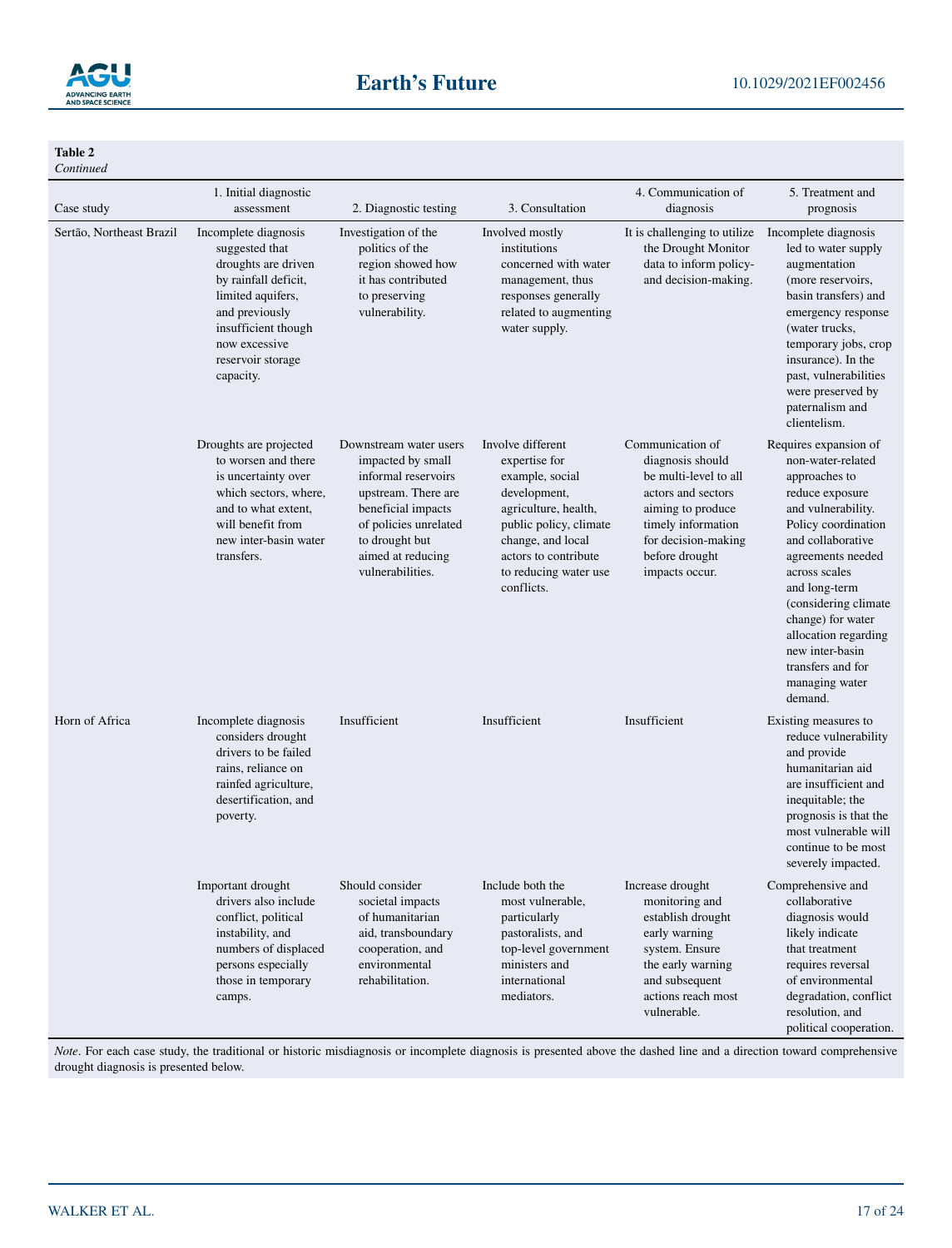

upstream irrigation schemes constructed in Ethiopia adversely affect water availability in Somalia though there was no government in Somalia to engage with during their planning (Reliefweb, [2016\)](#page-22-33).

Drought prevention and mitigation in the Horn of Africa requires substantial improvement to the health of the system rather than the current practice of inequitably distributed development and emergency relief. Treatment must involve decreasing the number of vulnerable people. *Diagnostic testing* would likely show the need to reverse environmental degradation, find political solutions to the ongoing conflicts, subsequently improve cross-border collaboration to better manage transboundary water and pasture resources and population displacements, reduce reliance on rainfed agriculture, and increase the density of hydroclimate monitoring.

#### **3.5. Synthesis of Drought Case Studies**

Table [2](#page-15-0) synthesizes the case studies showing how the five steps of the drought diagnostic process have been incompletely conducted or omitted. The table also suggests how a comprehensive and collaborative drought diagnosis could lead to improved treatment and drought prognosis. Despite the differences between the case studies, a principle similarity in all cases is the need for societal changes, mostly involving equitable distribution of water resources and rights, conflict resolution, and reducing the number of exposed and vulnerable livelihoods.

# <span id="page-17-0"></span>**4. Discussion**

The drought case studies illustrate that even though drought diagnoses have been conducted by researchers and authorities to varying extents and solutions have been proposed, drought impacts are very likely to re-occur. Until the drought diagnoses more comprehensively consider the full range of water users, their drought histories including the causes of their vulnerabilities, the full range of drought impacts, and then collaboratively work toward contextualized solutions, we will continue to see drought impacts felt most keenly by the most vulnerable.

The four case studies presented are representative of other drought-affected areas. Cape Town is not the only city that has faced a "Day Zero" in recent years: São Paulo in 2015 was without water for 12 hr a day, forcing the closure of many businesses and industries (Robins, [2019](#page-22-6)); Chennai in 2019 resorted to delivering 10 million liters of water per day by train from a reservoir 360 km away, though it only fed the city's piped water system to which the poorest do not have access (Trivedi & Chertock, [2019](#page-23-33)), and; Istanbul in 2021, with its reservoirs at below 25% capacity, had the government resort to "pray for rain" ceremonies (McKernan, [2021\)](#page-21-40). California is not dissimilar to other high-income regions, such as southeast Spain and southeast Australia, where droughts, heat waves and wildfires are becoming the new climate change-induced normal and policymakers attempt to balance agricultural and environmental water needs (Cramer et al., [2018](#page-20-37); Steffen et al., [2019\)](#page-22-34). Brazil is akin to other large countries, such as Mexico, China and India, all of which perceive the solution to drought to be inter-basin transfer mega-projects delivering water from their wet regions to their drought-prone regions, often at great (and arguably unsustainable) economic and environmental cost (Shumilova et al., [2018\)](#page-22-35). Finally, there are other parts of the world like the Horn of Africa where the same drought affects millions of people across numerous countries. For example, parts of Central Asia and the Middle East similarly have great discrepancies in wealth and drought coping strategies between constituent countries, conflict-driven agricultural disruption and populations of IDPs, and poor records in cross-border cooperation and pro-environmental policies (Mosello, [2008;](#page-21-41) Sowers et al., [2011](#page-22-36)). The fact that droughts in these additional examples regularly make the news (PreventionWeb, [2021\)](#page-22-37) suggests that they could also have been used as misdiagnosis case studies.

The aim of this study is not to present a drought assessment methodology to replace existing guidance concerning the three pillars of drought management and conducting drought risk assessments. Rather, the aim is to build on that guidance. We present a complementary methodology encouraging greater interdisciplinary and multi-actor collaboration leading to more comprehensive diagnosis for improved and contextualized solutions. Drought management plans are generally considered to have three components: 1. Monitoring and early warning; 2. Risk and impact assessment, and; 3. Mitigation and response. The diagnostic steps presented in Section [2.2](#page-4-1) show that drought diagnosis contributes to the second and third pillars: *risk and impact assessment* to enable more effective planning of *mitigation and response*. Additionally, while drought *monitoring and early warning* has received a lot of attention, drought indicators and indices are mostly restricted to hydrometeorological anomalies with little incorporation of drought impacts in the monitoring (Bachmair et al., [2016\)](#page-19-14). Therefore, the comprehensive and collaborative analysis of contextualized impacts means that drought diagnosis can contribute to this first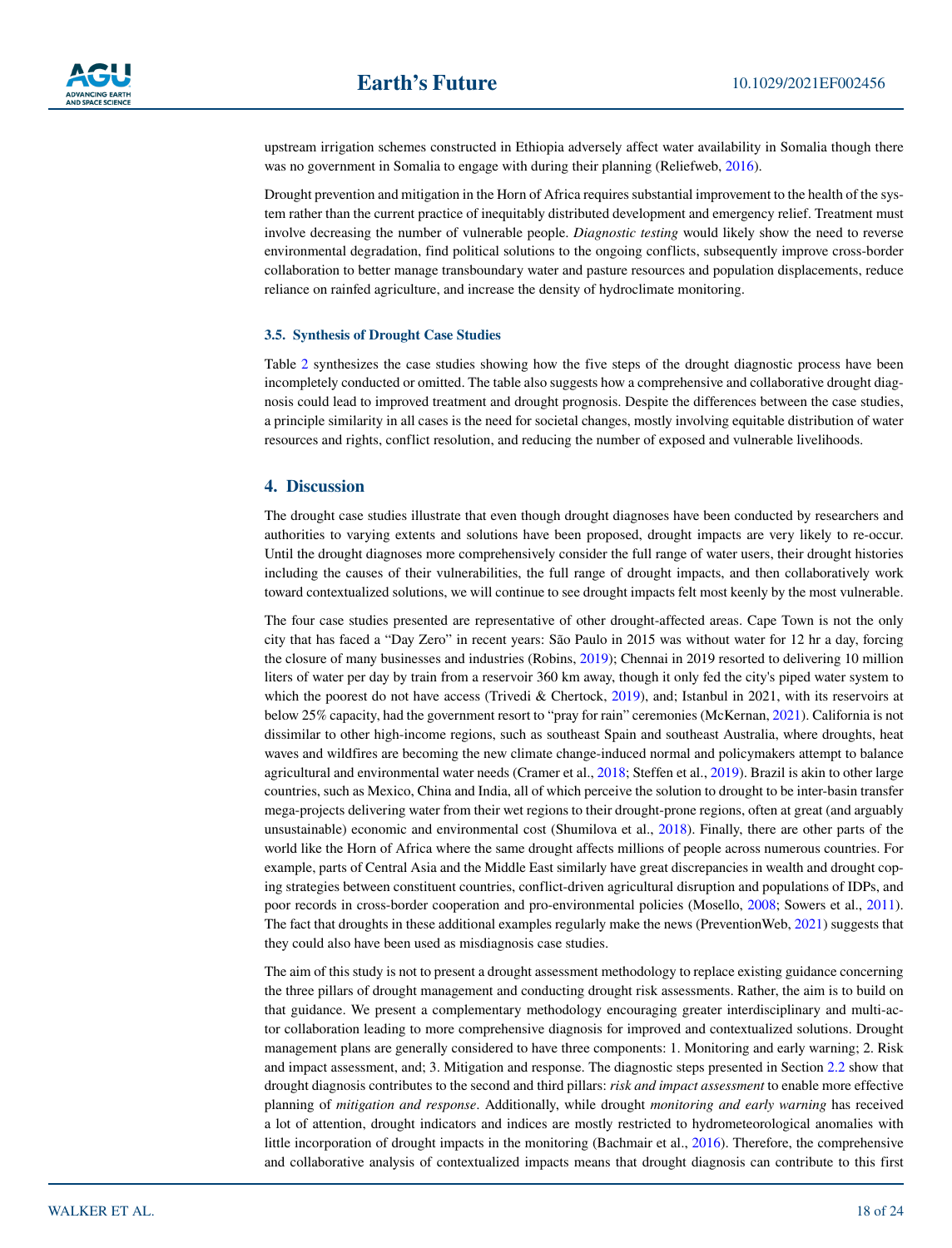pillar of drought management planning by guiding selection of indicators for *monitoring and early warning* of vulnerability to drought impacts, that is, to provide early warning of vulnerabilities so that they can be addressed prior to drought occurrence. It is deliberate that *an evaluation and history of drought impacts* is the first step in the diagnostic process—in the same way that a patient would firstly explain their symptoms—to emphasize that drought diagnosis is coproduced with affected stakeholders for the purpose of preventing their drought impacts.

The key principles referring to the title of this article, "what the medical sciences can teach us" are:

- 1. Diagnosis is focused on finding a treatment, that is, drought diagnosis should be solutions-oriented rather than aimed at increasing understanding only.
- 2. The starting points of a diagnosis are the symptoms and the patient's history, that is, acknowledgment that drought is not a water problem, it is a society problem.
- 3. The emphasis on being patient-focused translates to the need for participatory methods and coproduction of a diagnosis with stakeholders.
- 4. The *diagnostic testing* and *consultation* steps encourage interdisciplinarity and consideration of broader drought drivers and actors not traditionally incorporated into drought assessment.
- 5. A systematic approach should be followed when conducting a diagnosis in order not to overlook any impacts, causes, and potential treatments.
- 6. The unique combinations of causes and impacts require patient-specific (contextualized) treatment.

Our proposed approach complements though goes further than existing IDMP guidance by emphasizing the need to look beyond hydrometeorology. In addition to water management interventions, options for dealing with drought could involve programmes focusing on agriculture, education, financial support, conflict resolution, and so on, or other initiatives that focus on causes of drought impacts rooted in inequality and injustice regarding access to water and user rights. The approach is in accord with the #NoNaturalDisasters movement: "… whilst some hazards are natural and unavoidable, the resulting disasters almost always have been made by human actions and decisions," which was recently supported by the United Nations Office for Disaster Risk Reduction (UN-DRR) through the Sendai Framework (UNDRR, [2021a](#page-23-34)). The approach also responds to the "call to action" that concludes the recent UNDRR Special Report on Drought (UNDRR, [2021b](#page-23-35)). Our diagnostic process accordingly provides a "new tool for risk-informed decision-making" aiming to "better understand the causes of vulnerability that are a function of human agency," "draw on the long history of research and practices within the DRR community together with knowledge enshrined in traditional and indigenous wisdom," "allow iterative learning and innovation [in drought management]," and "build enabling conditions for the transition to drought-related, systemic risk governance." In agreement with the recent IPCC [\(2021](#page-21-0)) report, proposed solutions may be grand and difficult to enact but the consequences of inaction on society and ecosystems will be significant. Notwithstanding the medical analogy, this is also akin to a systems approach and the discipline of sociohydrology in accepting that we are part of complex dynamic and interacting systems and must look for long-term solutions (Clayton & Radcliffe, [2018;](#page-20-38) Sivapalan et al., [2012](#page-22-38)). This is not to say that our diagnostic approach is only applicable at large spatiotemporal scales; it would be equally applicable at municipality and village scales where *treatments* with immediate benefits could be identified. Indeed, we would argue that multi-scale assessment and multi-scale treatments are fundamental for drought risk reduction.

Medical diagnosis typically involves the same medical professional conducting the diagnosis and prescribing the treatment. With a drought diagnosis, it is uncertain who the doctor is. This is another reason why drought is a complex issue because there is no logical single person (or discipline or group), analogous to a general practitioner or family doctor, to conduct a drought diagnosis. The diagnostic process presented here therefore aims to guide the various specialists, be they researchers, NGOs, politicians, water managers, disaster managers, or water users.

A drought diagnosis on the other hand may be conducted by researchers who then advise others who will make decisions on treatment (ideally it would be conducted together). Therefore, it does not necessarily require a misdiagnosis or incomplete diagnosis to result in incorrect treatment; a comprehensive and contextualized drought diagnosis with appropriate solutions may not be acted upon, for example, for cost, political, or cultural reasons. Unfortunately, the medical sciences teach us that patients can disbelieve diagnoses and solutions (consider vaccinations), ignore warnings (e.g., smoking), or decide that no action is a better option (e.g., terminal patients). Just as medical patients are entitled to accept or refuse treatment, drought-affected stakeholders may also choose not to comply with drought preparedness, adaptation or mitigation solutions. Simply because it is not in their own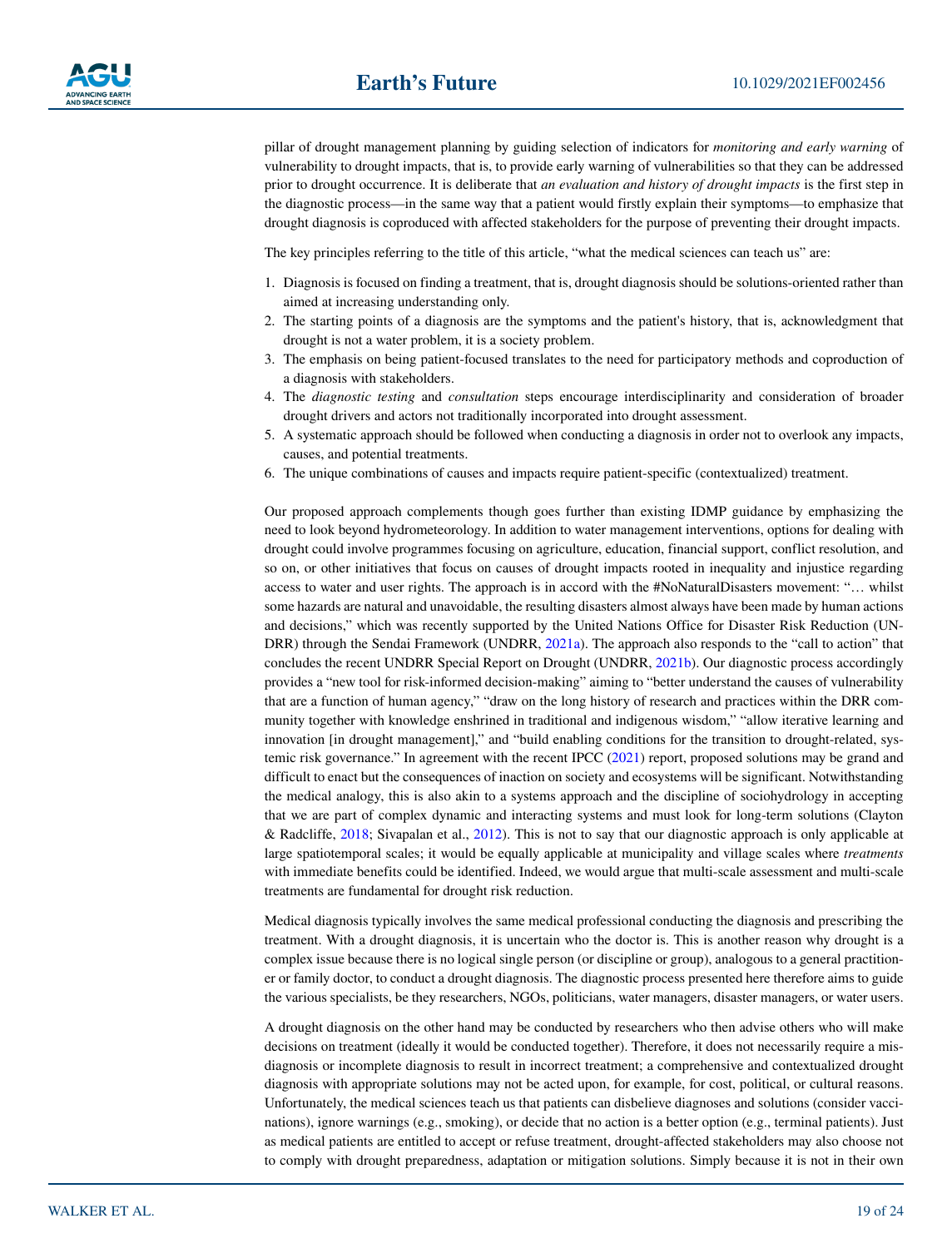personal short-term or long-term interest, when there is competition over resources for instance. There could similarly be tension between individual and collective interests: a medical doctor usually advises a single patient with one single interest whereas a drought-affected region includes large communities of affected individuals with conflicting interests. Assuming that all stakeholder groups are represented, because drought is about a scarcity, drought treatment and prevention are often about how to distribute this scarce good. Ethical considerations are thus unavoidable: Who gets what at the expense of whom? Is the aim to minimize suffering (following Bentham's principle, and then, what is considered suffering?) or minimize economic loss? Even if a drought diagnosis could be thoroughly comprehensive, in terms of information and actors, distributing a scarce good means disappointing some and making ethical choices. The question of who has the legitimacy to make this choice also remains unanswered in the field of medicine. An analogy is providing a very expensive treatment to one person, at the expense of many cheaper treatments to many others; is this the decision of the doctor or is this legislation?

The *consultation* step of the diagnostic process, and the emphasis on the process being collaborative, are therefore crucial. Drought diagnosis and subsequent treatment should be coproduced by an interdisciplinary team of drought researchers, the policymakers and decision-makers, and representatives of the full range of actors and drought-affected stakeholders. Participatory methods that incorporate the expertise and perspectives of all inter-ested groups should lead to building of mutual trust, confidence, and respect (Walker et al., [2021](#page-23-36)), resulting in appropriate and acceptable drought treatment for all those involved.

# **5. Conclusions**

Using analogies with medical sciences can be helpful toward comprehensively diagnosing droughts for a variety of contexts. Identifying misdiagnosis and assessing the effectiveness of proposed interventions (treatment, prognosis) could help drought managers be more proactive and help drought-affected regions become more drought-prepared in the future. The proposed approach for drought diagnosis provides a conceptual framework to support scientists and policymakers to go beyond existing guidance for achieving integrated drought management objectives.

# **Data Availability Statement**

This paper utilizes existing published material and does not analyse any new data.

#### **References**

- <span id="page-19-7"></span>AghaKouchak, A., Cheng, L., Mazdiyasni, O., & Farahmand, A. (2014). Global warming and changes in risk of concurrent climate extremes: Insights from the 2014 California drought. *Geophysical Research Letters*, *41*(24), 8847–8852.
- <span id="page-19-2"></span>AghaKouchak, A., Mirchi, A., Madani, K., Di Baldassarre, G., Nazemi, A., Alborzi, A., et al. (2021). Anthropogenic drought: Definition, challenges and opportunities. *Reviews of Geophysics*, *59*(2), e2019RG000683.
- <span id="page-19-13"></span>Arcanjo, M. (2020). *Water security in the Horn of Africa: Climate change in Somalia, Ethiopia, Eritrea and Djibouti*. Retrieved from [https://](https://climate.org/water-security-in-the-horn-of-africa-climate-change-in-somalia-ethiopia-eritrea-and-djibouti/) [climate.org/water-security-in-the-horn-of-africa-climate-change-in-somalia-ethiopia-eritrea-and-djibouti/](https://climate.org/water-security-in-the-horn-of-africa-climate-change-in-somalia-ethiopia-eritrea-and-djibouti/)
- <span id="page-19-12"></span>Arsky, I. D. C. (2020). Os efeitos do Programa Cisternas no acesso à água no semiárido. *Desenvolvimento e Meio Ambiente*, *55*. [https://doi.](https://doi.org/10.5380/dma.v55i0.73378) [org/10.5380/dma.v55i0.73378](https://doi.org/10.5380/dma.v55i0.73378)

<span id="page-19-9"></span>Attwater, W. R., & Markle, J. (1987). Overview of California water rights and water quality law. *Pacific Basin Law Journal*, *19*, 957.

<span id="page-19-14"></span>Bachmair, S., Stahl, K., Collins, K., Hannaford, J., Acreman, M., Svoboda, M., et al. (2016). Drought indicators revisited: The need for a wider consideration of environment and society. *Wiley Interdisciplinary Reviews: Water*, *3*(4), 516–536.

<span id="page-19-4"></span>Balogh, E. P., Miller, B. T., & Ball, J. R. (2015). *Improving diagnosis in health care*. Institute of Medicine, National Academies Press.

<span id="page-19-10"></span>Barlow, M., & Clarke, T. (2017). *Blue gold: The battle against corporate theft of the world's water*. Routledge.

<span id="page-19-6"></span>Beck, H. E., Zimmermann, N. E., McVicar, T. R., Vergopolan, N., Berg, A., & Wood, E. F. (2018). Present and future Köppen-Geiger climate classification maps at 1-km resolution. *Scientific Data*, *5*(1), 1–12.

<span id="page-19-11"></span>Bedran-Martins, A. M., & Lemos, M. C. (2017). Politics of drought under Bolsa Família program in Northeast Brazil. *World Development Perspectives*, *7–8*, 15–21.

<span id="page-19-8"></span>Berg, N., & Hall, A. (2017). Anthropogenic warming impacts on California snowpack during drought. *Geophysical Research Letters*, *44*(5), 2511–2518.

<span id="page-19-3"></span>Blauhut, V. (2020). The triple complexity of drought risk analysis and its visualisation via mapping: A review across scales and sectors. *Earth-Science Reviews*, 103345.

<span id="page-19-0"></span>Bloomfield, J. P., Marchant, B. P., & McKenzie, A. A. (2019). Changes in groundwater drought associated with anthropogenic warming. *Hydrology and Earth System Sciences*, *23*(3), 1393–1408.

<span id="page-19-1"></span>Boretti, A., & Rosa, L. (2019). Reassessing the projections of the World Water Development Report. *npj Clean Water*, *2*(1), 15.

<span id="page-19-5"></span>Botai, C. M., Botai, J. O., De Wit, J. P., Ncongwane, K. P., & Adeola, A. M. (2017). Drought characteristics over the Western Cape province, South Africa. *Water*, *9*(11), 876.

#### **Acknowledgments**

This study forms part of the project: "3DDD: Diagnosing drought for dealing with drought in 3D," funded by the Dutch Research Council (NWO) under grant W07.30318.016 and the Interdisciplinary Research and Education Fund (INREF) of Wageningen University, the Netherland.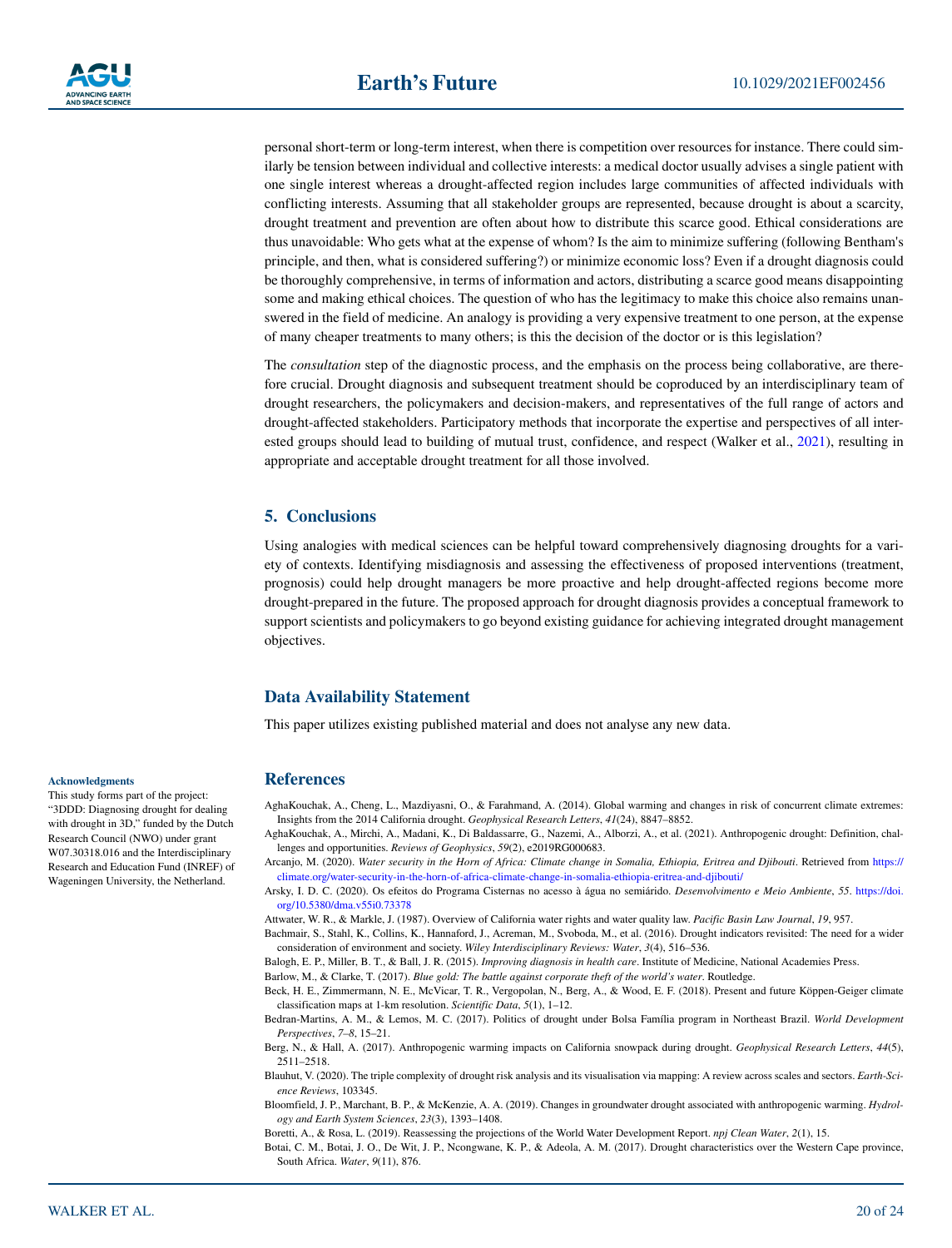- <span id="page-20-26"></span>Brito, S. S. B., Cunha, A. P. M., Cunningham, C., Alvalá, R. C., Marengo, J. A., & Carvalho, M. A. (2018). Frequency, duration and severity of drought in the Semiarid Northeast Brazil region. *International Journal of Climatology*, *38*(2), 517–529.
- <span id="page-20-7"></span>Brooks, N., Adger, W. N., & Kelly, P. M. (2005). The determinants of vulnerability and adaptive capacity at the national level and the implications for adaptation. *Global Environmental Change*, *15*(2), 151–163.
- <span id="page-20-1"></span>Carrão, H., Naumann, G., & Barbosa, P. (2016). Mapping global patterns of drought risk: An empirical framework based on sub-national estimates of hazard, exposure and vulnerability. *Global Environmental Change*, *39*, 108–124.
- <span id="page-20-31"></span>Cavalcante, L., Mesquita, P. S., & Rodrigues-Filho, S. (2020). 2nd Water Cisterns: Social technologies promoting adaptive capacity to Brazilian family farmers. *Desenvolvimento e Meio Ambiente*, *55*.
- <span id="page-20-15"></span>CDFA. (2020). *California agricultural production statistics*. California Department of Food and Agriculture. Retrieved from [https://www.cdfa.](https://www.cdfa.ca.gov/Statistics/) [ca.gov/Statistics/#:](https://www.cdfa.ca.gov/Statistics/)∼:text=California%20agricultural%20exports%20totaled%20%2421.7,%2C%20Davis%2C%20Agricultural%20Issues%20 **Center**
- <span id="page-20-13"></span>CEIC. (2017). *Brazil Gini coefficient: Household income: By region*. Retrieved from [https://www.ceicdata.com/en/brazil/](https://www.ceicdata.com/en/brazil/gini-coefficient-household-income-by-region) [gini-coefficient-household-income-by-region](https://www.ceicdata.com/en/brazil/gini-coefficient-household-income-by-region)
- <span id="page-20-18"></span>Chaussard, E., Milillo, P., Bürgmann, R., Perissin, D., Fielding, E. J., & Baker, B. (2017). Remote sensing of ground deformation for monitoring groundwater management practices: Application to the Santa Clara Valley during the 2012–2015 California drought. *Journal of Geophysical Research: Solid Earth*, *122*(10), 8566–8582.

<span id="page-20-38"></span><span id="page-20-20"></span>Christian-Smith, J., Levy, M., Gleick, P. H., Ross, N., & Luu, P. (2011). *Impacts of the California drought from 2007 to 2009*. Pacific Institute. Clayton, A. M., & Radcliffe, N. J. (2018). *Sustainability: A systems approach*. Routledge.

<span id="page-20-11"></span>COCT. (2020). *Our shared water future: Cape Town's water strategy*. City of Cape Town (COCT). Retrieved from [https://www.capetown.gov.](https://www.capetown.gov.za/general/cape-town-water-strategy) [za/general/cape-town-water-strategy](https://www.capetown.gov.za/general/cape-town-water-strategy)

<span id="page-20-17"></span>Cohen, J. S., Zeff, H. B., & Herman, J. D. (2020). Adaptation of multiobjective reservoir operations to snowpack decline in the western United States. *Journal of Water Resources Planning and Management*, *146*(12), 04020091.

<span id="page-20-5"></span>Collins. (2021). *Collins Dictionary definition of diagnosis*. Retrieved from<https://www.collinsdictionary.com/dictionary/english/diagnosis>

- <span id="page-20-37"></span>Cramer, W., Guiot, J., Fader, M., Garrabou, J., Gattuso, J.-P., Iglesias, A., et al. (2018). Climate change and interconnected risks to sustainable development in the Mediterranean. *Nature Climate Change*, *8*(11), 972–980.
- <span id="page-20-29"></span>de Araújo, J. C., & Bronstert, A. (2016). A method to assess hydrological drought in semi-arid environments and its application to the Jaguaribe River basin, Brazil. *Water International*, *41*(2), 213–230.
- <span id="page-20-8"></span>Detges, A. (2016). Local conditions of drought-related violence in sub-Saharan Africa: The role of road and water infrastructures. *Journal of Peace Research*, *53*(5), 696–710.

<span id="page-20-22"></span>Di Baldassarre, G., Mazzoleni, M., & Rusca, M. (2021). *The legacy of large dams in the United States*. Ambio.

<span id="page-20-16"></span>Diffenbaugh, N. S., Swain, D. L., & Touma, D. (2015). Anthropogenic warming has increased drought risk in California. *Proceedings of the National Academy of Sciences of the United States of America*, *112*(13), 3931–3936.

<span id="page-20-9"></span>DWS. (2018). *Water outlook 2018 report*. Revision 25 - updated 20 May 2018, Produced by Department of Water and Sanitation, City of Cape Town. Retrieved from [https://resource.capetown.gov.za/documentcentre/Documents/City%20research%20reports%20and%20review/](https://resource.capetown.gov.za/documentcentre/Documents/City%20research%20reports%20and%20review/Water%20Outlook%202018%20-%20Summary.pdf) [Water%20Outlook%202018%20-%20Summary.pdf](https://resource.capetown.gov.za/documentcentre/Documents/City%20research%20reports%20and%20review/Water%20Outlook%202018%20-%20Summary.pdf)

<span id="page-20-27"></span>Eakin, H. C., Lemos, M. C., & Nelson, D. R. (2014). Differentiating capacities as a means to sustainable climate change adaptation. *Global Environmental Change*, *27*, 1–8.

- <span id="page-20-12"></span>Enqvist, J., Ziervogel, G., Metelerkamp, L., van Breda, J., Dondi, N., Lusithi, T., et al. (2020). Informality and water justice: Community perspectives on water issues in cape Town's low-income neighbourhoods. *International Journal of Water Resources Development*, 1–22.
- <span id="page-20-30"></span>Fagundes, A. A., Silva, T. C., Voci, S. M., Dos Santos, F., Barbosa, K. B. F., & Corrêa, A. M. S. (2020). Food and nutritional security of semi-arid farm families benefiting from rainwater collection equipment in Brazil. *PLOS One*, *15*(7), e0234974.
- <span id="page-20-2"></span>FAO. (2019). *Proactive approaches to drought preparedness—Where are we now and where do we go from here?*. Food and Agriculture Organization of the United Nations (FAO).
- <span id="page-20-35"></span>Farah, K., Nyariki, D., Noor, A., Ngugi, R., & Musimba, N. (2003). The socio-economic and ecological impacts of small-scale irrigation schemes on pastoralists and drylands in Northern Kenya. *Journal of Social Sciences*, *7*(4), 267–274.

<span id="page-20-19"></span>Faunt, C. C., Sneed, M., Traum, J., & Brandt, J. T. (2016). Water availability and land subsidence in the Central Valley, California, USA. *Hydrogeology Journal*, *24*(3), 675–684.

<span id="page-20-14"></span><span id="page-20-0"></span>Feng, X., Porporato, A., & Rodriguez-Iturbe, I. (2013). Changes in rainfall seasonality in the tropics. *Nature Climate Change*, *3*(9), 811–815. Forbes. (2020). *Best states for business 2019 – California*. Retrieved from <https://www.forbes.com/places/ca/?sh=6cf8cb3d3fef>

<span id="page-20-36"></span>Fratkin, E. (2014). Ethiopia's pastoralist policies: Development, displacement and resettlement. *Nomadic Peoples*, *18*(1), 94–114.

<span id="page-20-28"></span>FUNCEME. (2021). *Mapping of the dams of small reservoirs in the state of Ceará* (Technical Report), (pp. 10). FUNCEME (Fundação Cearense de Meteorologia e Recursos Hídricos).

<span id="page-20-34"></span>Funk, C. (2020). Ethiopia, Somalia and Kenya face devastating drought. *Nature*, *586*(7831), 645.

<span id="page-20-6"></span>Gandhi, J. (2000). Re: William Osler: A life in medicine. *BMJ*, *321*, 1087.

<span id="page-20-33"></span>Ghebrezgabher, M. G., Yang, T., & Yang, X. (2016). Long-term trend of climate change and drought assessment in the Horn of Africa. *Advances in Meteorology*, *2016*.

<span id="page-20-21"></span>Gleick, P. H. (2015). *Impacts of California's ongoing drought: Hydroelectricity generation*. Pacific Institute.

<span id="page-20-32"></span>Gondim, R., Silveira, C., de Souza Filho, F., Vasconcelos, F., & Cid, D. (2018). Climate change impacts on water demand and availability using CMIP5 models in the Jaguaribe basin, semi-arid Brazil. *Environmental Earth Sciences*, *77*(15), 1–14.

<span id="page-20-4"></span>Grafton, R. Q., Williams, J., Perry, C. J., Molle, F., Ringler, C., Steduto, P., et al. (2018). The paradox of irrigation efficiency. *Science*, *361*(6404), 748–750.

<span id="page-20-23"></span>Grantham, T. E., & Viers, J. H. (2014). 100 years of California's water rights system: Patterns, trends and uncertainty. *Environmental Research Letters*, *9*(8), 084012.

<span id="page-20-24"></span>Greenfield, G. M. (2001). The realities of images: Imperial Brazil and the Great Drought. *Transactions of the American Philosophical Society*, *91*(1), ii–148.

<span id="page-20-10"></span>GroundUp. (2021). Facts and myths about Cape Town's water crisis. GroundUp. Retrieved from [https://www.groundup.org.za/article/](https://www.groundup.org.za/article/facts-and-myths-about-cape-towns-water-crisis/) [facts-and-myths-about-cape-towns-water-crisis/](https://www.groundup.org.za/article/facts-and-myths-about-cape-towns-water-crisis/)

<span id="page-20-25"></span>Gutiérrez, A. P. A., Engle, N. L., De Nys, E., Molejón, C., & Martins, E. S. (2014). Drought preparedness in Brazil. *Weather and Climate Extremes*, *3*, 95–106.

<span id="page-20-3"></span>Hagenlocher, M., Meza, I., Anderson, C. C., Min, A., Renaud, F. G., Walz, Y., et al. (2019). Drought vulnerability and risk assessments: State of the art, persistent gaps, and research agenda. *Environmental Research Letters*, *14*(8), 083002.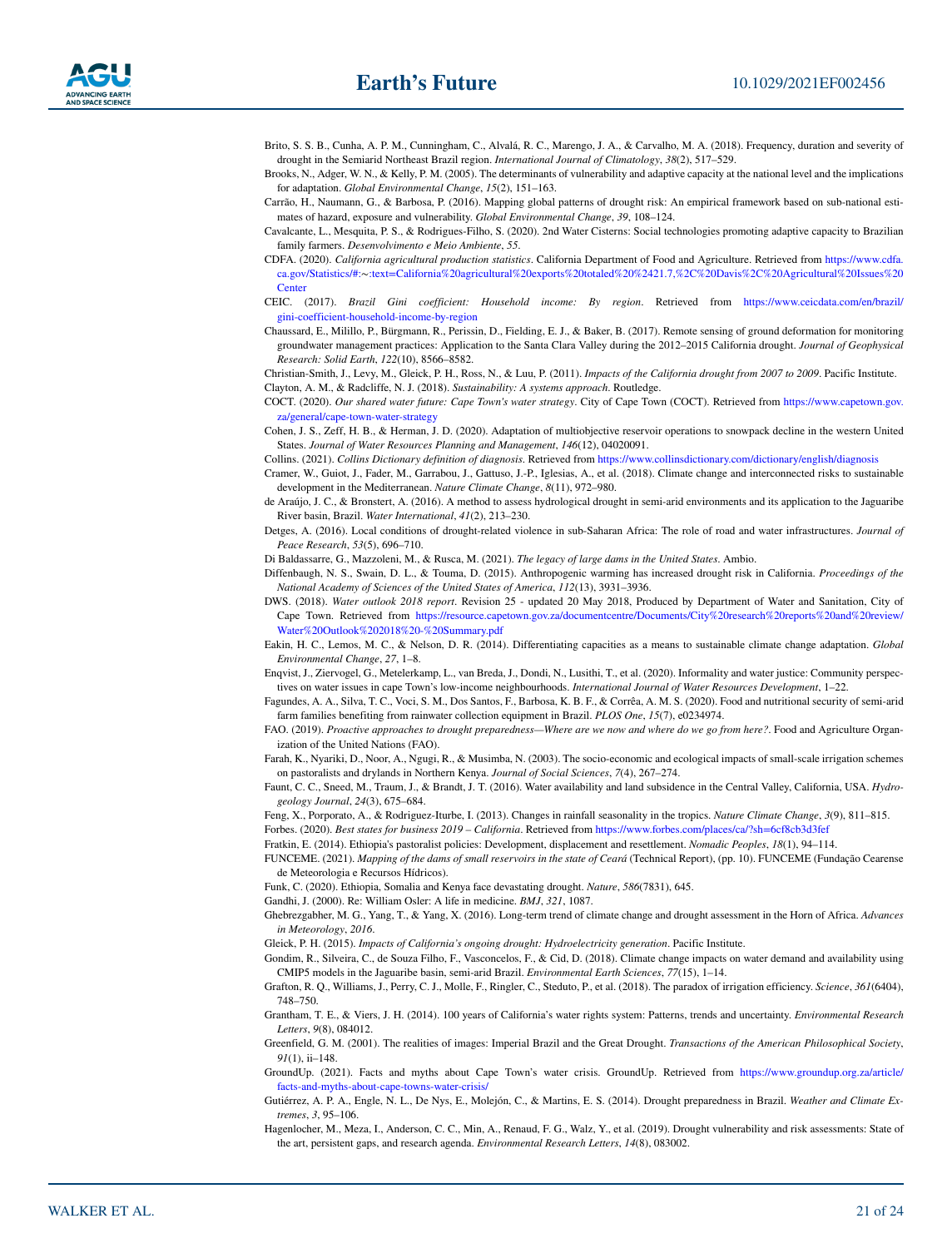- <span id="page-21-4"></span>Haile, G. G., Tang, Q., Li, W., Liu, X., & Zhang, X. (2020). Drought: Progress in broadening its understanding. *Wiley Interdisciplinary Reviews: Water*, *7*(2), e1407.
- <span id="page-21-36"></span>Haile, G. G., Tang, Q., Sun, S., Huang, Z., Zhang, X., & Liu, X. (2019). Droughts in East Africa: Causes, impacts and resilience. *Earth-Science Reviews*, *193*, 146–161.
- <span id="page-21-27"></span>Herwehe, L., & Scott, C. A. (2018). Drought adaptation and development: Small-scale irrigated agriculture in Northeast Brazil. *Climate & Development*, *10*(4), 337–346.
- <span id="page-21-1"></span>Huning, L. S., & AghaKouchak, A. (2020). Global snow drought hot spots and characteristics. *Proceedings of the National Academy of Sciences of the United States of America*, *117*(33), 19753–19759.
- <span id="page-21-5"></span>IDMP. (2014). *National drought management policy guidelines: A template for action, (D.A. Whilhite). Integrated Drought Management Programme (IDMP) Tools and Guidelines Series 1*. World Meteorological Organization (WMO); Global Water Partnership (GWP).
- <span id="page-21-9"></span>IDMP. (2016). Handbook of drought indicators and indices. In M. Svoboda, & B. A. Fuchs (Eds.) *Integrated Drought Management Programme (IDMP) Tools and Guidelines Series 2*. World Meteorological Organization (WMO); Global Water Partnership (GWP).
- <span id="page-21-6"></span>IDMP. (2017). Benefits of action and costs of inaction: Drought mitigation and preparedness—A literature review. In N. Gerber, & A. Mirzabaev (Eds.), *Integrated Drought Management Programme (IDMP) Working Paper 1*. World Meteorological Organization (WMO);Global Water Partnership (GWP).

<span id="page-21-32"></span>IGAD. (2007). *IGAD environment and natural resources strategy*. InterGovernmental Authority on Development.

- <span id="page-21-2"></span>IPCC. (2014). Climate change 2014 – Impacts, adaptation and vulnerability. Part A: Global and sectoral aspects. Contribution of working group II to the fifth assessment report of the Intergovernmental Panel on Climate Change. In C. B. Field, V. R. Barros, D. J. Dokken, K. J. Mach, M. D. Mastrandrea, T. E. Bilir, et al. (Eds.) Cambridge University Press.
- <span id="page-21-0"></span>IPCC. (2021). Climate change 2021: The physical science basis. Contribution of working group I to the Sixth Assessment Report of the Intergovernmental Panel on Climate Change. In P. Zhai, A. Pirani, S. L. Connors, C. Péan, S. Berger, N. Caud, et al. (Eds.). Cambridge University Press.
- <span id="page-21-19"></span>Johnson, R., & Cody, B. A. (2015). *California agricultural production and irrigated water use*. Congressional Research Service.

<span id="page-21-37"></span>Kairu, G. (2021). *Drought and people's livelihood in the Horn of Africa. GAR Special Report on Drought 2021*. UNDRR.

- <span id="page-21-11"></span>Kallis, G. (2008). Droughts. *Annual Review of Environment and Resources*, *33*. <https://doi.org/10.1146/annurev.environ.33.081307.123117>
- <span id="page-21-35"></span>Kassawmar, T., Zeleke, G., Bantider, A., Gessesse, G. D., & Abraha, L. (2018). A synoptic land change assessment of Ethiopia's Rainfed Agricultural Area for evidence-based agricultural ecosystem management. *Heliyon*, *4*(11), e00914.
- <span id="page-21-12"></span>Kchouk, S., Melsen, L. A., Walker, D. W., & van Oel, P. R. (2021). A review of drought indices: Predominance of drivers over impacts and the importance of local context. *Natural Hazards and Earth System Sciences Discussions*.

<span id="page-21-10"></span><span id="page-21-8"></span>Kempe, C. H., Silverman, F. N., Steele, B. F., Droegemueller, W., & Silver, H. K. (1962). The battered-child syndrome. *JAMA*, *181*(1), 17–24. King-Okumu, C., Tsegai, D., Pandey, R. P., & Rees, G. (2020). Less to lose? Drought impact and vulnerability assessment in disadvantaged regions. *Water*, *12*(4), 1136.

<span id="page-21-34"></span>Kioko, M. J. (2013). Who stole the rain? The case of recent severe droughts in Kenya. *European Scientific Journal*, *9*(5).

<span id="page-21-20"></span>Lund, J., Medellin-Azuara, J., Durand, J., & Stone, K. (2018). Lessons from California's 2012–2016 drought. *Journal of Water Resources Planning and Management*, *144*(10), 04018067.

- <span id="page-21-26"></span>Machado, L. W., & Rovere, E. L. L. (2018). The traditional technological approach and social technologies in the Brazilian semiarid region. *Sustainability*, *10*(1), 25.
- <span id="page-21-24"></span><span id="page-21-22"></span>Magalhães, A. R. (2017). *"Life and drought in Brazil." Drought in Brazil: Proactive management and policy* (pp. 1–19). Chapman and Hall/CRC. Mann, M. E., & Gleick, P. H. (2015). Climate change and California drought in the 21st century. *Proceedings of the National Academy of Sciences of the United States of America*, *112*(13), 3858–3859.
- <span id="page-21-25"></span>Martins, E. S. P. R., & Magalhães, A. R. (2015). A seca de 2012–2015 no Nordeste e seus impactos. *Parceiros Estratégicos*, *20*, 107–128.
- <span id="page-21-23"></span>Martins, E. S. P. R., & Reis Junior, D. S. (2021). *Drought impacts and policy responses in Brazil: The case of the Northeast Region. GAR Special Report on Drought 2021*. UNDRR.
- <span id="page-21-13"></span>Matthews, S. (2005). What next for Western Cape water? Urban water supply. *The Water Wheel*, *4*(4), 20–21.
- <span id="page-21-14"></span>McCarthy, J. (2018). *The world's first 'water police'are handing out fines in this city*. Global Citizen. Retrieved from [https://www.globalcitizen.](https://www.globalcitizen.org/en/content/cape-town-worlds-first-water-police/) [org/en/content/cape-town-worlds-first-water-police/](https://www.globalcitizen.org/en/content/cape-town-worlds-first-water-police/)
- <span id="page-21-17"></span>McDonald, D. A. (2012). *World city syndrome: Neoliberalism and inequality in Cape Town*. Routledge.
- <span id="page-21-40"></span>McKernan, B. (2021). *Turkey drought: Istanbul could run out of water in 45 days*. The Guardian. Retrieved from [https://www.theguardian.com/](https://www.theguardian.com/world/2021/jan/13/turkey-drought-istanbul-run-out-water-45-days) [world/2021/jan/13/turkey-drought-istanbul-run-out-water-45-days](https://www.theguardian.com/world/2021/jan/13/turkey-drought-istanbul-run-out-water-45-days)
- <span id="page-21-7"></span>Medeiros, P., & Sivapalan, M. (2020). From hard-path to soft-path solutions: Slow–fast dynamics of human adaptation to droughts in a water scarce environment. *Hydrological Sciences Journal*, *65*(11), 1803–1814.
- <span id="page-21-33"></span>Mengisteab, K. (2012). Environmental degradation in the greater horn of Africa. *Predicaments in the Horn of Africa*, *447*.
- <span id="page-21-38"></span>Menkhaus, K. (2012). No access: Critical bottlenecks in the 2011 Somali famine. *Global Food Security*, *1*(1), 29–35.
- <span id="page-21-28"></span>Mesquita, P., & Milhorance, C. (2019). Facing food security and climate change adaptation in semi-arid regions: Lessons from the Brazilian Food Acquisition Program. *Revista XIX*, *10*(1), 30–42.
- <span id="page-21-29"></span>Mesquita, P., Theophilo Folhes, R., Cavalcante, L., de Novais Rodrigues, L. V., Abreu Santose, B., & Rodrigues-Filho, S. (2020). Impacts of the Fomento program on family farmers in the Brazilian semi-arid region and its relevance to climate change: A case study in the region of Sub medio São Francisco. *Sustainability in Debate/Sustentabilidade em Debate*, *11*(1).
- <span id="page-21-3"></span>Meza, I., Siebert, S., Döll, P., Kusche, J., Herbert, C., Eyshi Rezaei, E., et al. (2020). Global-scale drought risk assessment for agricultural systems. *Natural Hazards and Earth System Sciences*, *20*(2), 695–712.
- <span id="page-21-41"></span>Mosello, B. (2008). Water in Central Asia: A prospect of conflict or cooperation? *Journal of Public and International Affairs*, *19*.
- <span id="page-21-18"></span>Mount, J., & Hanak, E. (2016). *Water use in California*. Public Policy Institute of California.
- <span id="page-21-39"></span>Muller, J. C.-Y. (2014). Adapting to climate change and addressing drought–learning from the Red Cross Red Crescent experiences in the Horn of Africa. *Weather and Climate Extremes*, *3*, 31–36.
- <span id="page-21-15"></span>Muller, M. (2018). Cape Town's drought: Don't blame climate change. *Nature*, *559*, 174–176.
- <span id="page-21-16"></span>Muller, M. (2020). Some systems perspectives on demand management during Cape Town's 2015–2018 water crisis. *International Journal of Water Resources Development*, *36*(6), 1054–1072.
- <span id="page-21-30"></span>ND-GAIN. (2018). *Notre Dame global adaptation initiative: Country index*. Retrieved from <https://gain-new.crc.nd.edu/ranking>
- <span id="page-21-21"></span>Nelson, T., Chou, H., Zikalala, P., Lund, J., Hui, R., & Medellín–Azuara, J. (2016). Economic and water supply effects of ending groundwater overdraft in California's Central Valley. *San Francisco Estuary and Watershed Science*, *14*(1).
- <span id="page-21-31"></span>Nicholson, S. E. (2014). A detailed look at the recent drought situation in the Greater Horn of Africa. *Journal of Arid Environments*, *103*, 71–79.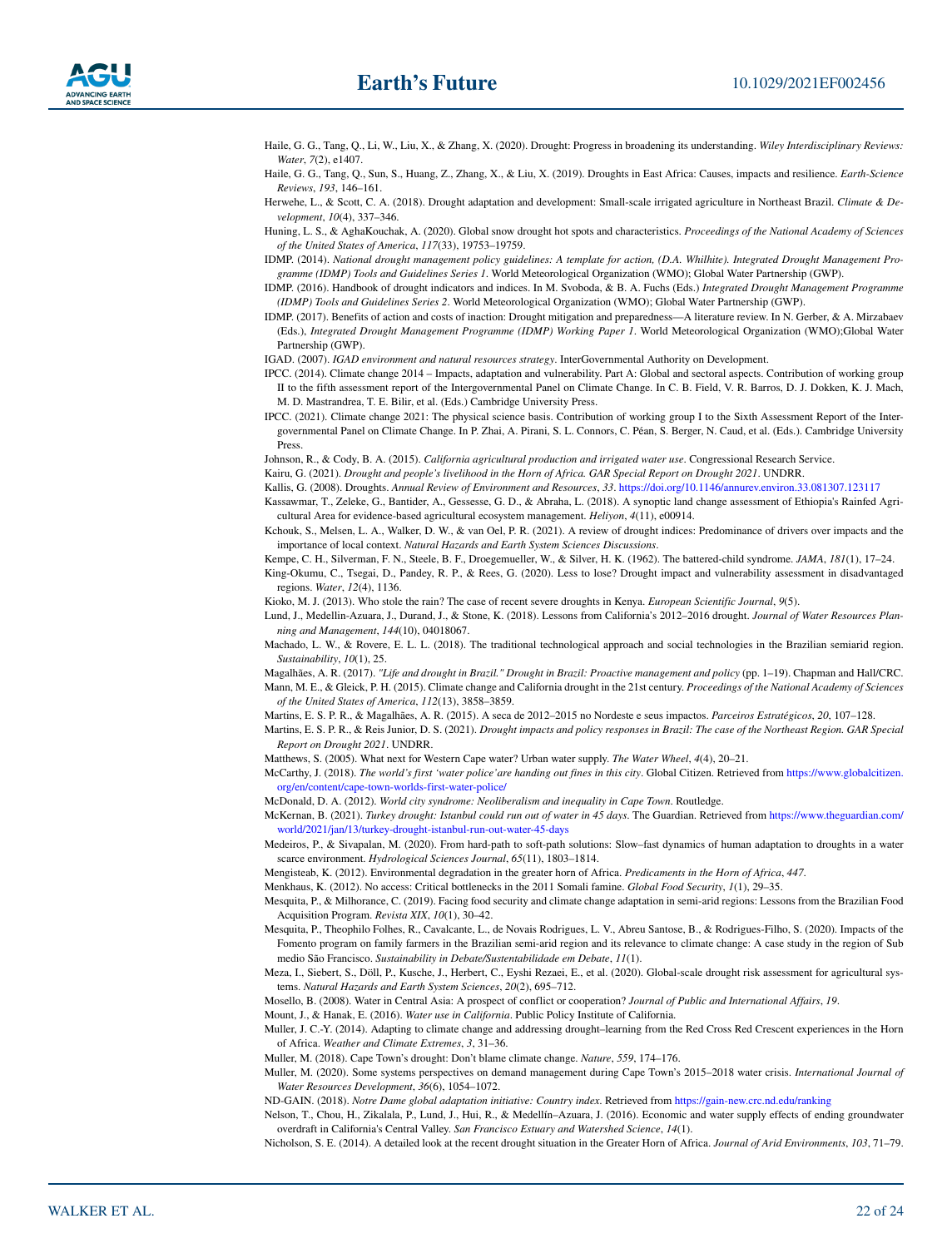<span id="page-22-13"></span>NIDIS. (2021). In *Drought in California*. The National Oceanic and Atmospheric Administration's (NOAA's) National Integrated Drought Information System (NIDIS) Program. Retrieved from [https://www.drought.gov/states/california#historical-conditions](https://www.drought.gov/states/california)

<span id="page-22-32"></span>Nour Ayeh, M., Mahamoud, A., Saad, O., Camberlin, P., Gemenne, F., De Longueville, F., et al. (2014). *Importance of recent extreme weather variation in Djibouti and need for impact quantification*.

<span id="page-22-16"></span>Null, S. E., & Prudencio, L. (2016). Climate change effects on water allocations with season dependent water rights. *The Science of the Total Environment*, *571*, 943–954.

<span id="page-22-29"></span>OEC. (2019). *The observatory of economic complexity*. Retrieved from <https://oec.world/en/profile/country/dji>

<span id="page-22-7"></span>Otto, F. E., Wolski, P., Lehner, F., Tebaldi, C., Van Oldenborgh, G. J., Hogesteeger, S., et al. (2018). Anthropogenic influence on the drivers of the Western Cape drought 2015–2017. *Environmental Research Letters*, *13*(12), 124010.

<span id="page-22-17"></span>Owen, D. (2017). *Where the water goes: Life and death along the Colorado river*. Riverside Press.

<span id="page-22-5"></span>Parks, R., Mclaren, M., Toumi, R., & Rivett, U. (2019). *Experiences and Lessons in Managing Water from Cape Town* (Vol. 29). Grantham Institute Briefing Paper.

<span id="page-22-19"></span>Perry, D. M., & Praskievicz, S. J. (2017). A new era of big infrastructure?(Re) developing water storage in the US west in the context of climate change and environmental regulation. *Water Alternatives*, *10*(2).

<span id="page-22-3"></span>Poděbradská, M., Noel, M., Bathke, D. J., Haigh, T. R., & Hayes, M. J. (2020). Ready for drought? A community resilience role-playing game. *Water*, *12*(9), 2490.

<span id="page-22-20"></span>Pontes Filho, J. D., Souza Filho, F. d. A., Martins, E. S. P. R., & Studart, T. M. d. C. (2020). Copula-based multivariate frequency analysis of the 2012–2018 drought in Northeast Brazil. *Water*, *12*(3), 834.

<span id="page-22-37"></span>PreventionWeb. (2021). Knowledge Base – News – Search term: Drought. In *The knowledge base for disaster risk reduction*. Retrieved from [https://www.](https://www.preventionweb.net/news/list/) [preventionweb.net/news/list/#query=drought&hits=20&sortby=default&view=pw&filter=unisdrcontenttype%3A%5E%22News%22%24](https://www.preventionweb.net/news/list/) Prinsloo, K. (2017). *Drought in Somalia: Time is running out*. Al Jazeera.

<span id="page-22-27"></span><span id="page-22-11"></span>Purkey, D. R., Huber-Lee, A., Yates, D. N., Hanemann, M., & Herrod-Julius, S. (2007). Integrating a climate change assessment tool into stakeholder-driven water management decision-making processes in California. *Water Resources Management*, *21*(1), 315–329.

<span id="page-22-28"></span>Qu, C., Hao, X., & Qu, J. J. (2019). Monitoring extreme agricultural drought over the Horn of Africa (HOA) using remote sensing measurements. *Remote Sensing*, *11*(8), 902.

<span id="page-22-33"></span>Reliefweb. (2016). *The Juba and Shabelle rivers and their importance to Somalia*. United Nations Office for the Coordination of Humanitarian Affairs (UN, OCHA). Retrieved from <https://reliefweb.int/report/somalia/juba-and-shabelle-rivers-and-their-importance-somalia>

<span id="page-22-31"></span>Reliefweb. (2020). *Ethiopia National Displacement Report 6, Round 23: August–September 2020*. United Nations Office for the Coordination of Humanitarian Affairs (UN, OCHA). Retrieved from [https://reliefweb.int/report/ethiopia/ethiopia-national-displacement-report-6-round-](https://reliefweb.int/report/ethiopia/ethiopia-national-displacement-report-6-round-23-august-september-2020)[23-august-september-2020](https://reliefweb.int/report/ethiopia/ethiopia-national-displacement-report-6-round-23-august-september-2020)

<span id="page-22-26"></span>Reliefweb. (2021). *Somalia: Drought – 2015-2021*. United Nations Office for the Coordination of Humanitarian Affairs (UN, OCHA). Retrieved from<https://reliefweb.int/disaster/dr-2015-000134-som>

<span id="page-22-22"></span>Ribeiro Neto, G. G., Melsen, L. A., Martins, E. S. P. R., Walker, D. W., & Van Oel, P. R. (2021). Drought Cycle Analysis to evaluate the influence of small reservoirs on drought evolution. *Water Resources Research*, *58*, e2021WR030799.

<span id="page-22-18"></span>Rivera-Torres, M., & Gerlak, A. K. (2021). Evolving together: Transboundary water governance in the Colorado River Basin. *International Environmental Agreements: Politics, Law and Economics*, 1–22.

<span id="page-22-6"></span>Robins, S. (2019). 'Day Zero', hydraulic citizenship and the defence of the commons in Cape Town: A case study of the politics of water and its infrastructures (2017–2018). *Journal of Southern African Studies*, *45*(1), 5–29.

<span id="page-22-25"></span>Roman, P. (2017). The São Francisco inter-basin water transfer in Brazil: Tribulations of a megaproject through constraints and controversy. *Water Alternatives*, *10*(2), 395.

<span id="page-22-24"></span>Santana, V. L., & Arsky, I. d. C. (2016). Aprendizado e inovação no desenho de regras para a implementação de políticas públicas: A experiência do Programa Cisternas. *Revista do Serviço Público*, *67*(2), 203–226.

<span id="page-22-8"></span>Saunderson-Meyer, W. (2018). *Commentary: In drought-hit South Africa, the politics of water*. Reuters. Retrieved from [https://www.reuters.com/](https://www.reuters.com/article/us-saundersonmeyer-drought-commentary/commentary-in-drought-hit-south-africa-the-politics-of-water-idUSKBN1FP226) [article/us-saundersonmeyer-drought-commentary/commentary-in-drought-hit-south-africa-the-politics-of-water-idUSKBN1FP226](https://www.reuters.com/article/us-saundersonmeyer-drought-commentary/commentary-in-drought-hit-south-africa-the-politics-of-water-idUSKBN1FP226)

<span id="page-22-9"></span>Savelli, E., Rusca, M., Cloke, H., & Di Baldassarre, G. (2021). Don't blame the rain: Social power and the 2015-2017 drought in Cape Town. *Journal of Hydrology*, 125953.

<span id="page-22-14"></span>Scanlon, B. R., Longuevergne, L., & Long, D. (2012). Ground referencing GRACE satellite estimates of groundwater storage changes in the California Central Valley, USA. *Water Resources Research*, *48*(4).

<span id="page-22-23"></span>Sena, A., Freitas, C., Souza, P. F., Carneiro, F., Alpino, T., Pedroso, M., et al. (2018). Drought in the semiarid region of Brazil: Exposure, vulnerabilities and health impacts from the perspectives of local actors. *PLOS currents*, *10*.

<span id="page-22-2"></span>Sheffield, J., & Wood, E. F. (2008). Projected changes in drought occurrence under future global warming from multi-model, multi-scenario, IPCC AR4 simulations. *Climate Dynamics*, *31*(1), 79–105.

<span id="page-22-30"></span>Shiferaw, B., Tesfaye, K., Kassie, M., Abate, T., Prasanna, B., & Menkir, A. (2014). Managing vulnerability to drought and enhancing livelihood resilience in sub-Saharan Africa: Technological, institutional and policy options. *Weather and Climate Extremes*, *3*, 67–79.

<span id="page-22-15"></span>Shi, H., Jiang, Z., Zhao, B., Li, Z., Chen, Y., Gu, Y., et al. (2019). Modeling study of the air quality impact of record-breaking Southern California wildfires in December 2017. *Journal of Geophysical Research: Atmospheres*, *124*(12), 6554–6570.

<span id="page-22-35"></span>Shumilova, O., Tockner, K., Thieme, M., Koska, A., & Zarfl, C. (2018). Global water transfer megaprojects: A potential solution for the water-food-energy nexus? *Frontiers in Environmental Science*, *6*(150).

<span id="page-22-21"></span>Silva, R. M. A. D. (2003). Entre dois paradigmas: Combate à seca e convivência com o semi-árido. *Sociedade e Estado*, *18*, 361–385.

<span id="page-22-38"></span>Sivapalan, M., Savenije, H. H., & Blöschl, G. (2012). Socio-hydrology: A new science of people and water. *Hydrological Processes*, *26*(8), 1270–1276.

<span id="page-22-0"></span>Smirnov, O., Zhang, M., Xiao, T., Orbell, J., Lobben, A., & Gordon, J. (2016). The relative importance of climate change and population growth for exposure to future extreme droughts. *Climatic Change*, *138*(1), 41–53.

<span id="page-22-12"></span>SOC. (2021). *State water project*. State of California. Retrieved<https://water.ca.gov/Programs/State-Water-Project>

<span id="page-22-4"></span>Sousa, P. M., Blamey, R. C., Reason, C. J., Ramos, A. M., & Trigo, R. M. (2018). The 'Day Zero' Cape Town drought and the poleward migration of moisture corridors. *Environmental Research Letters*, *13*(12), 124025.

<span id="page-22-36"></span>Sowers, J., Vengosh, A., & Weinthal, E. (2011). Climate change, water resources, and the politics of adaptation in the Middle East and North Africa. *Climatic Change*, *104*(3), 599–627.

<span id="page-22-1"></span>Spinoni, J., Barbosa, P., Bucchignani, E., Cassano, J., Cavazos, T., Christensen, J. H., et al. (2020). Future global meteorological drought hot spots: A study based on CORDEX data. *Journal of Climate*, *33*(9), 3635–3661.

<span id="page-22-10"></span>StatsSA. (2019). *Inequality trends in South Africa: A multidimensional diagnostic of inequality*. Statistics South Africa.

<span id="page-22-34"></span>Steffen, W., Hughes, L., Mullins, G., Bambrick, H., Dean, A., & Rice, M. (2019). *Dangerous summer: Escalating bushfire, heat and drought risk*.